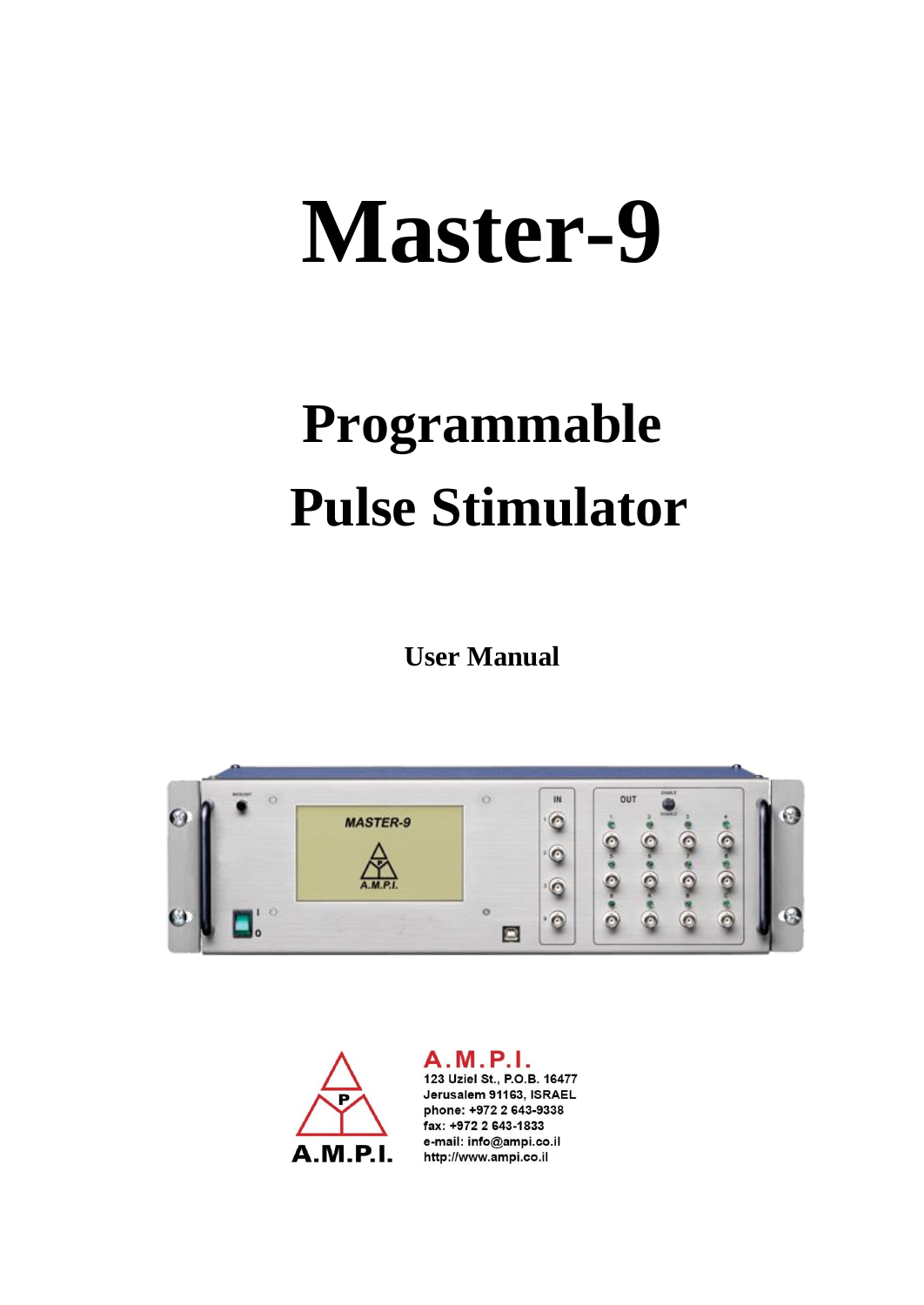Thank you for purchasing **Master-9 - the best pulse stimulator!**

**Master-9** is an advanced 9-channel pulse stimulator that offers many distinct and useful features.

**Master-9** is user friendly, easy to learn, and simple to program using user-preprogrammed paradigms.

Please read this manual carefully and familiar yourself with all of **Master-9** unique and advanced options.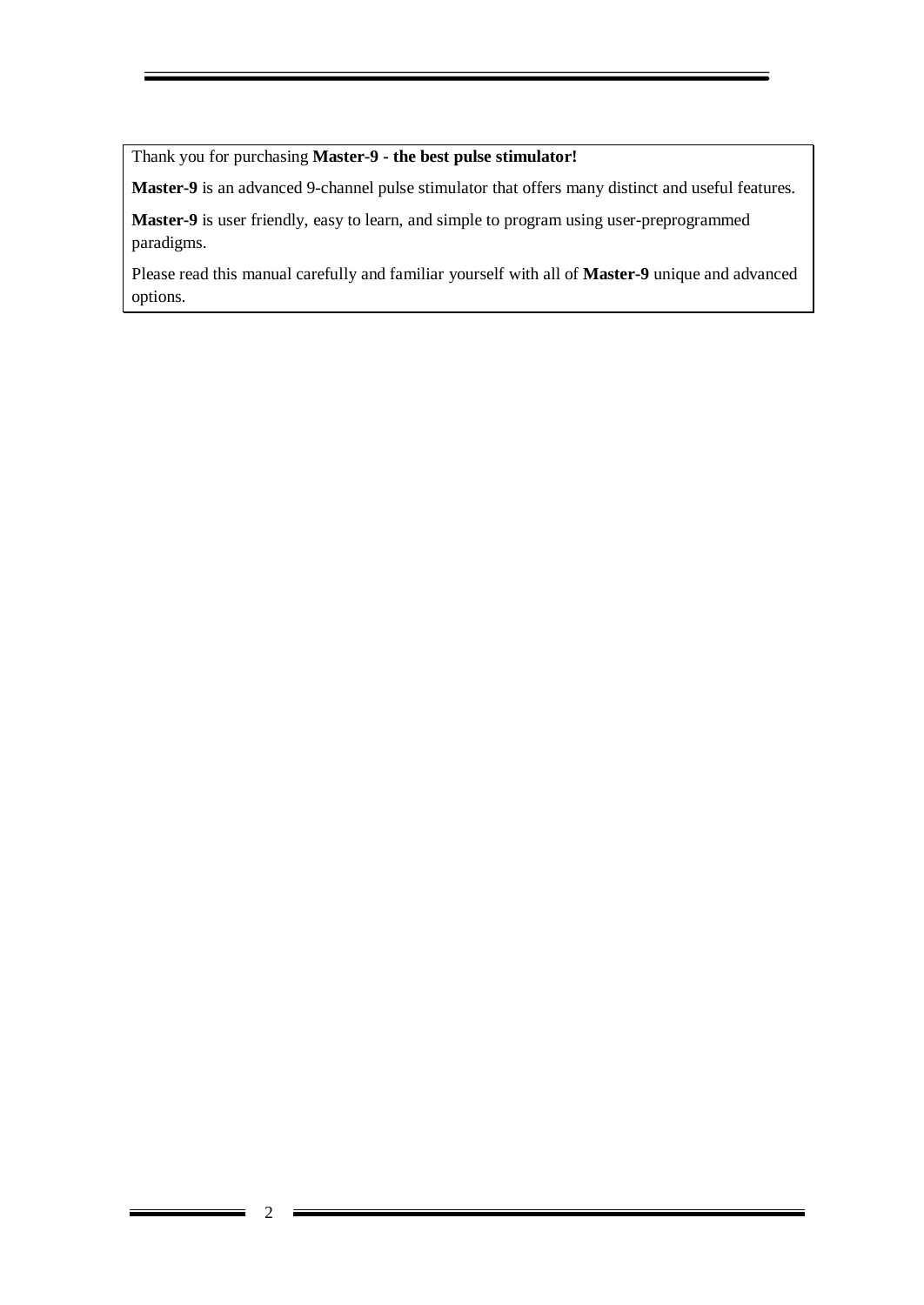# **Table of Contents**

| 1              |      |  |  |  |  |  |  |
|----------------|------|--|--|--|--|--|--|
|                | 1.1  |  |  |  |  |  |  |
|                | 1.2  |  |  |  |  |  |  |
|                | 1.3  |  |  |  |  |  |  |
|                | 1.4  |  |  |  |  |  |  |
|                | 1.5  |  |  |  |  |  |  |
|                | 1.6  |  |  |  |  |  |  |
|                | 1.7  |  |  |  |  |  |  |
|                | 1.8  |  |  |  |  |  |  |
| $\overline{2}$ |      |  |  |  |  |  |  |
|                | 2.1  |  |  |  |  |  |  |
|                | 2.2  |  |  |  |  |  |  |
| 3              |      |  |  |  |  |  |  |
|                | 3.1  |  |  |  |  |  |  |
|                | 3.2  |  |  |  |  |  |  |
|                | 3.3  |  |  |  |  |  |  |
|                | 3.4  |  |  |  |  |  |  |
|                | 3.5  |  |  |  |  |  |  |
|                | 3.6  |  |  |  |  |  |  |
| 4              |      |  |  |  |  |  |  |
|                | 4.1  |  |  |  |  |  |  |
| 5              |      |  |  |  |  |  |  |
|                | 5.1  |  |  |  |  |  |  |
|                | 5.2  |  |  |  |  |  |  |
|                | 5.3  |  |  |  |  |  |  |
|                | 5.4  |  |  |  |  |  |  |
| 6              |      |  |  |  |  |  |  |
| $\overline{ }$ |      |  |  |  |  |  |  |
| 8              |      |  |  |  |  |  |  |
|                | 8.1  |  |  |  |  |  |  |
|                | 8.2  |  |  |  |  |  |  |
| 9              |      |  |  |  |  |  |  |
| 10             |      |  |  |  |  |  |  |
|                | 10.1 |  |  |  |  |  |  |
|                | 10.2 |  |  |  |  |  |  |
|                | 10.3 |  |  |  |  |  |  |
| 11             |      |  |  |  |  |  |  |
|                | 11.1 |  |  |  |  |  |  |
|                | 11.2 |  |  |  |  |  |  |
|                | 11.3 |  |  |  |  |  |  |
|                |      |  |  |  |  |  |  |

 $\equiv$  3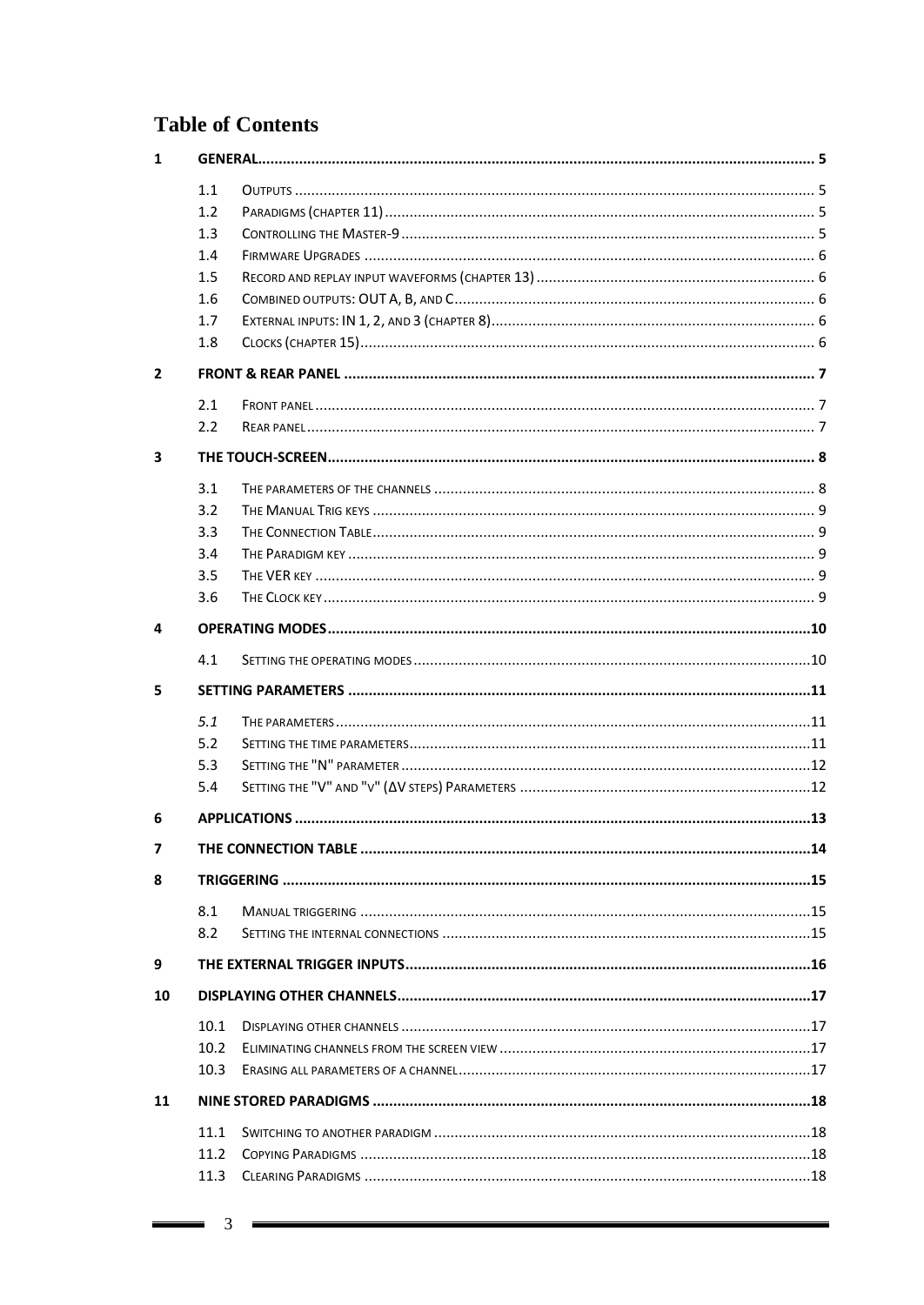| 12 |        |  |
|----|--------|--|
| 13 |        |  |
|    | 131    |  |
|    | 13.2   |  |
|    | 133    |  |
|    |        |  |
|    | 13.3.2 |  |
|    | 13.3.3 |  |
|    | 13.3.4 |  |
|    | 13.4   |  |
|    | 13.4.1 |  |
|    |        |  |
|    |        |  |
| 14 |        |  |
| 15 |        |  |
|    | 15.1   |  |
|    | 15.2   |  |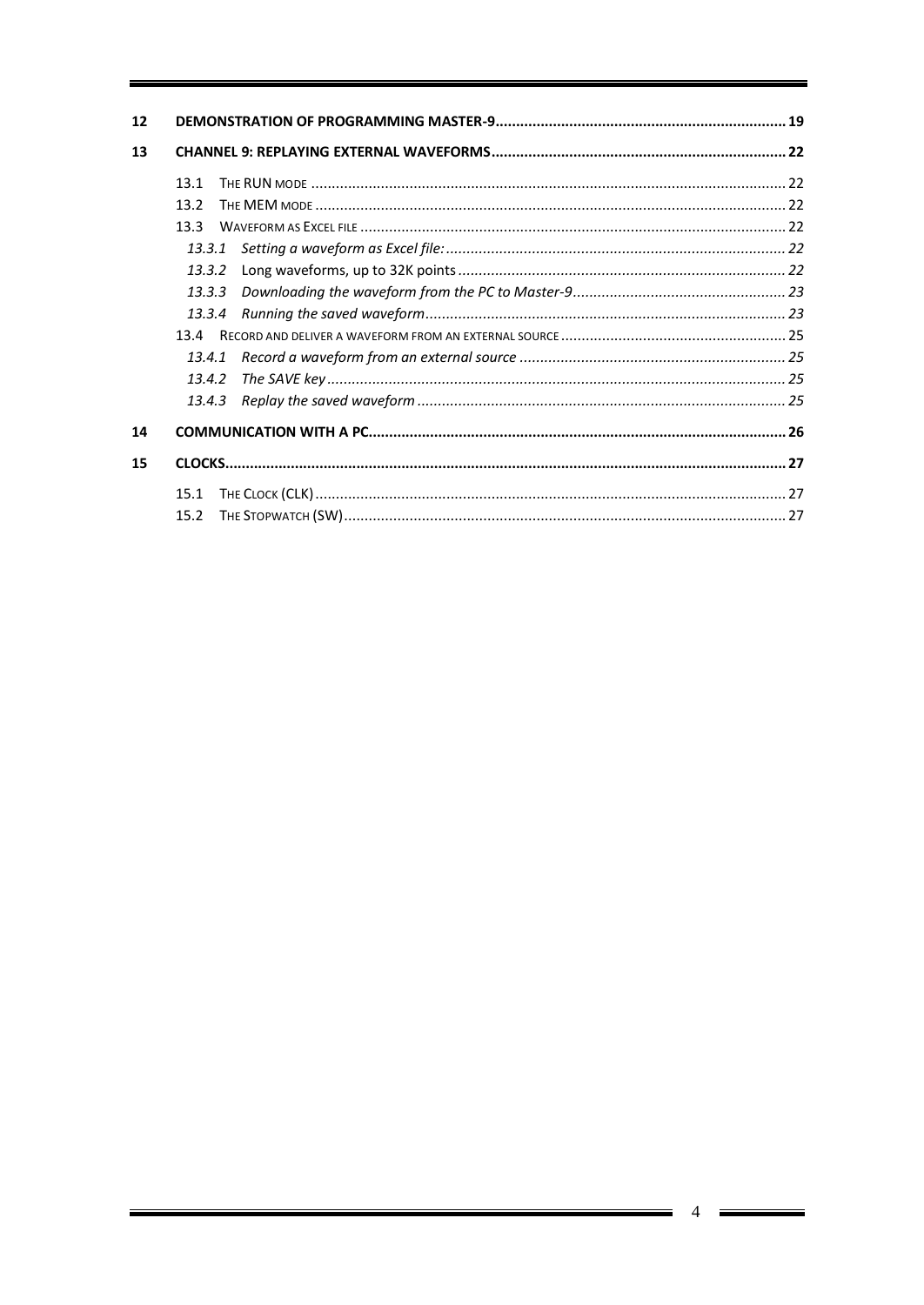# <span id="page-4-0"></span>**1 General**

Master-9 is a 9-channel pulse stimulator designed for nerve and muscle stimulation procedures and a broad range of neurophysiological stimulation requirements.

# **1.1 Outputs**

<span id="page-4-1"></span>Each channel delivers repetitive, single, train or twin outputs. The outputs can be set to monophasic and biphasic pulses and ramp outputs.

All channels can be operated independently of each other, or synchronized to produce simple and complex pulse patterns.

You can use some channels to stimulate your preparation, while using other channels to trigger other instruments (oscilloscope, PC, etc.) in synchronization with the stimulation.

# **1.2 Paradigms (chapter 11)**

<span id="page-4-2"></span>Master-9 stores nine user-preprogrammed experiments (paradigms). Each paradigm can use all nine channels. You can easily switch your setup to the selected paradigm.

This feature is very useful in the following cases:

- When the current protocol requires modifications during the course of the experiment. You can preset the modifications in different paradigms and then switch between the experiments easily.
- When several users of a setup run different experiments. Each user can retrieve his specific settings from the Master-9 memory.

<span id="page-4-3"></span>All parameters of the 9 paradigms are stored in the memory even after the power is switched off.

### **1.3 Controlling the Master-9**

You can control the Master-9 as follows:

- 1. As a standalone unit via its touch screen
- 2. Via your PC using our **MASTER-9 CONTROL** software
- 3. From within your own application using the **Master-9 SDK**

#### 1. **Controlling Master-9 via the touchscreen (chapter 3)**:

The touchscreen (TS) on the front panel displays all modes of operation and time parameters, as well as a table of the internal connections between channels. You can set the channel parameters by touching the TS with your finger or any stylus pen or standard pen. Do not touch the screen with ink or sharp tools!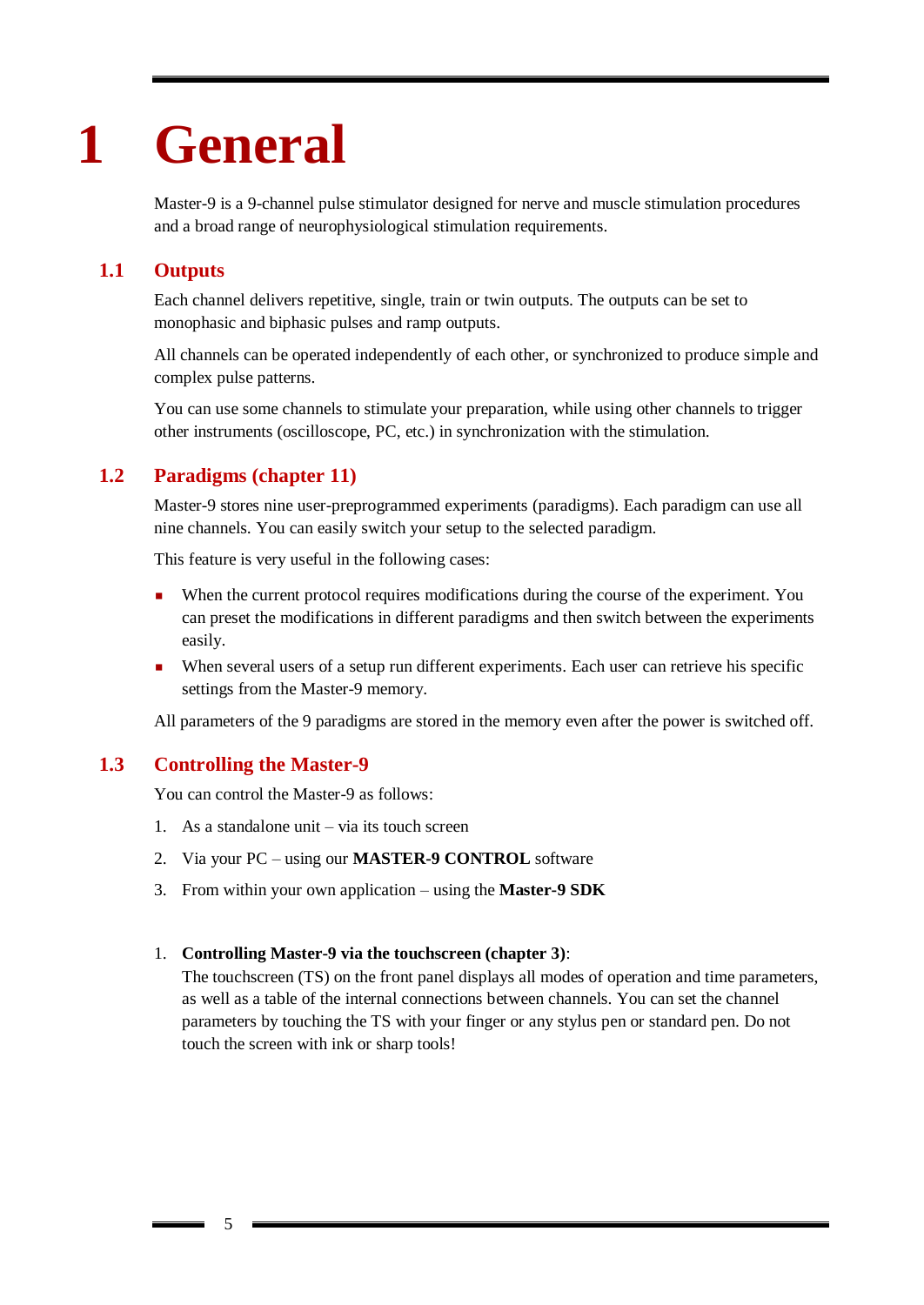# 2. **Controlling Master-9 via your PC, using our MASTER-9 CONTROL software**: You can see and modify all the parameters directly on your PC monitor using the **MASTER-9 CONTROL** Software. **Scheduler**: The Scheduler is another powerful feature of this software. This tool allows you to

set a series of events to occur at scheduled times, such as triggering channels, switching paradigms, modifying time parameters, etc.

3. **Controlling Master-9 from within your own application (Master-9 SDK)**:

You can also program and control your experiment from within your own application or software (LabView, Matlab, VBScript, etc.). Using the **Master-9 SDK** (Software Development Kit) you can easily access all instructions of Master-9 in real-time from your application or software, providing real-time feedback from your preparation.

### **1.4 Firmware Upgrades**

<span id="page-5-0"></span>Master-9 can be upgraded at any time with our firmware upgrades. From time to time, be sure to check our website for new upgrades. Downloading and upgrading your Master-9 is free of charge.

### **1.5 External Waveforms**

<span id="page-5-1"></span>Channel 9 can save external waveforms in two ways:

- 1. You can set an Excel file with the desired waveform and download it to channel 9 via the USB cable.
- 2. Channel 9 can record input waveforms (such as action potential, sine wave, etc.). The waveform can be recorded from an external source via the IN9 input. The waveform is saved in the memory of channel 9.

The saved waveform can be replayed in all the operational modes – FREE-RUN, TRIG, TRAIN, and TWIN modes.

### **1.6 Combined outputs: OUT A, B, and C**

<span id="page-5-2"></span>Using the connection table you can connect any combination of channels 1 - 9 to each other and to each of the outputs A, B, and C. This way you can have complex patterns through a single output.

### **1.7 External inputs: IN 1, 2, and 3 (chapter 8)**

<span id="page-5-3"></span>Channels 1, 2 and 3 can receive external trigger inputs through the IN 1, 2, 3 inputs. This enables the synchronization of channels with external devices.

### **1.8 Clocks (chapter 15)**

<span id="page-5-4"></span>In addition to its 9 channels, Master-9 features 2 internal clocks. The first counts the time in seconds up to 24 hours, while the other counts time in tenths of seconds, up to 1 hour.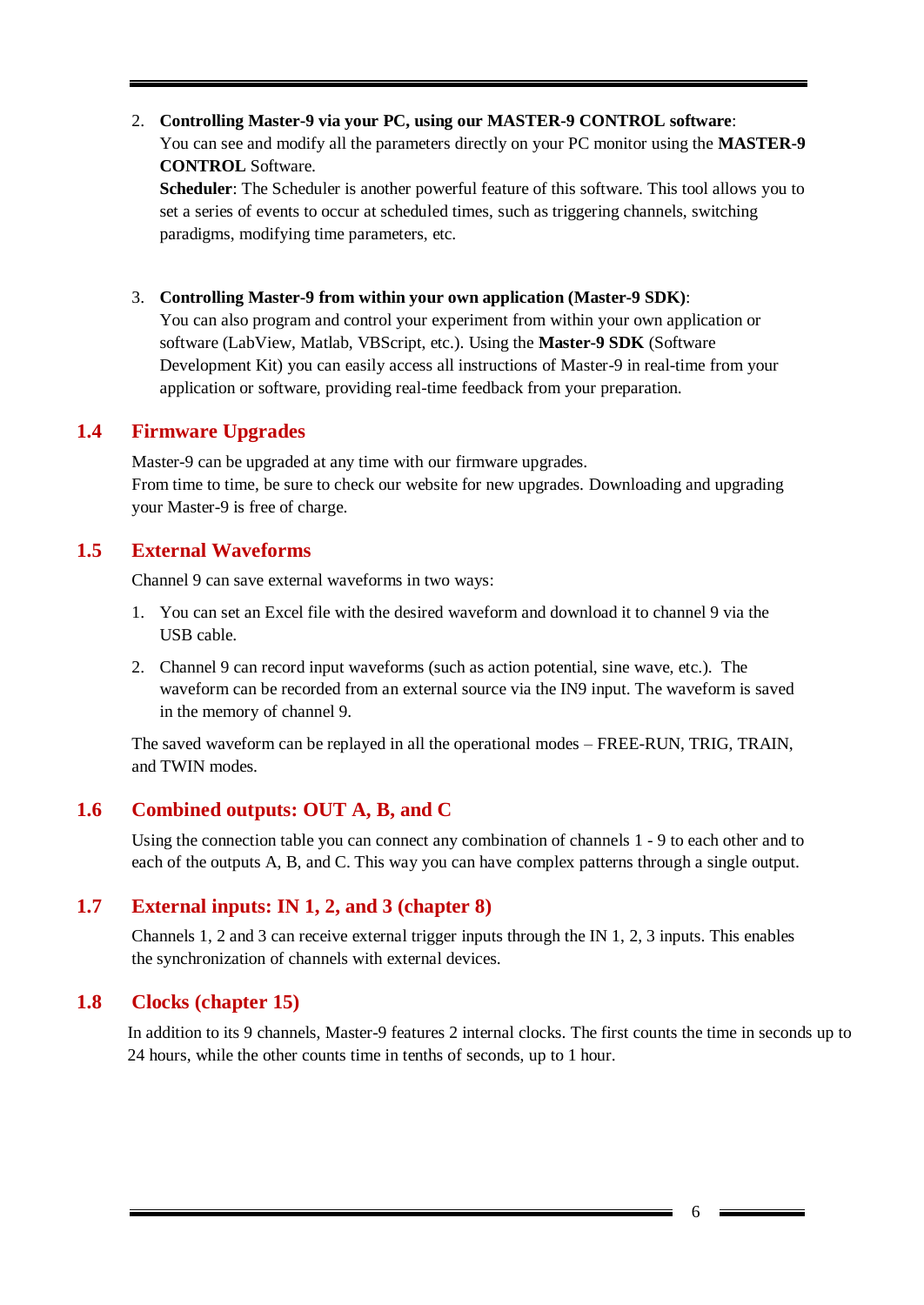# **2 Front & Rear Panel**

<span id="page-6-0"></span>

*Figure 1*

# **2.1 Front panel**

<span id="page-6-1"></span>The front panel consists of the following sections (see Figure 1):

- **Power Switch located on the left side of the front panel.**
- Touchscreen (TS) where the Master-9 parameters can be viewed and modified (Chapter 3).
- Backlight switch turns the TS backlight on  $\&$  off..
- Stylus pen located at the bottom of the Master-9, under the power switch.
- $\blacksquare$  USB interface used for:
	- Communicating and programming of the Master-9 by using a computer (Chapter 14).
	- Upgrading the Master-9 (firmware upgrades, Chapter 14).
- Input section. The input section has 4 BNC sockets:
	- IN 1, 2, 3 inputs are used to externally trigger channels 1, 2 and 3 (Chapter 9).
	- IN 9 is an analog input for the recording channel 9 (Chapter 13).
- Output Section:

7

- *a.* **Enable/Disable Switch** enables/disables all outputs of Master-9. This switch is useful for cases where immediate stop of the stimulation is required. *Make sure that this switch is set to ENABLE.*
- b. **12 output BNC sockets and LEDs** Each of the 9 channels has an output BNC socket and a LED that indicates the channel activity. There are 3 additional outputs A, B and C for output combinations of the 9 channels.

### **2.2 Rear panel**

<span id="page-6-2"></span>The rear panel contains a switch to connect or disconnect the ground to/from the chassis.

This switch can be used to reduce the noise level of the system.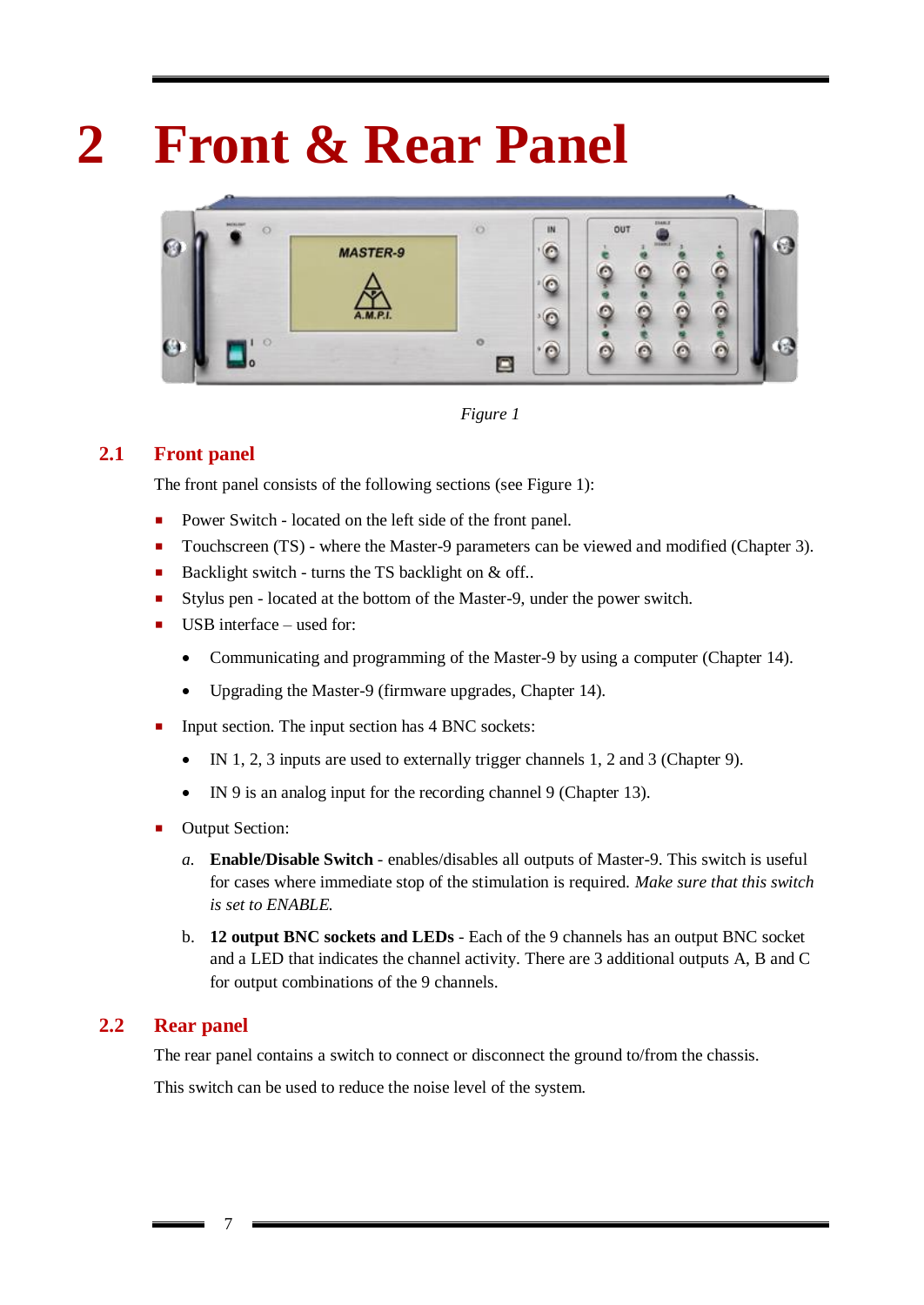# <span id="page-7-0"></span>**3 The Touch-Screen**

When the Master-9 is turned on, the following screen is displayed:

|                | P1           |                |    |   |   |   |   |   | # | 1                 |   | 2                 |  | 3                 |  | 4                 |  |
|----------------|--------------|----------------|----|---|---|---|---|---|---|-------------------|---|-------------------|--|-------------------|--|-------------------|--|
|                | $\mathbf{1}$ | $\overline{2}$ | -3 | 4 | 5 | 6 | 7 | 8 | М | OFF               |   | OFF               |  | OFF               |  | OFF               |  |
| 1              |              |                |    |   |   |   |   |   | D | 1.0 <sub>m</sub>  |   | 1.0 <sub>m</sub>  |  | 1.0 <sub>m</sub>  |  | 1.0 <sub>m</sub>  |  |
| $\overline{2}$ |              |                |    |   |   |   |   |   | Г | $0 \mu$           |   | $0 \mu$           |  | $0 \mu$           |  | $0 \mu$           |  |
| 3              |              |                |    |   |   |   |   |   | I | $200 \text{ m/s}$ |   | $200 \text{ m/s}$ |  | $200 \text{ m/s}$ |  | $200 \text{ m/s}$ |  |
| $\overline{4}$ |              |                |    |   |   |   |   |   | N | 5                 |   | 5                 |  | 5                 |  | 5                 |  |
| 5              |              |                |    |   |   |   |   |   | v | 10 <sub>V</sub>   |   | 10 <sub>V</sub>   |  | 10 <sub>V</sub>   |  | 10 <sub>V</sub>   |  |
| 6              |              |                |    |   |   |   |   |   | S |                   |   |                   |  |                   |  |                   |  |
| 7              |              |                |    |   |   |   |   |   |   |                   |   |                   |  |                   |  |                   |  |
| 8              |              |                |    |   |   |   |   |   | v | 0V                |   | 0V                |  | 0V                |  | 0V                |  |
| 9              |              |                |    |   |   |   |   |   |   |                   |   |                   |  |                   |  |                   |  |
| <b>VER</b>     |              |                |    | 1 | 2 | 3 | 4 | 5 | 6 | 7                 | 8 | 9                 |  |                   |  |                   |  |
| <b>CLOCK</b>   |              |                |    |   |   |   |   |   |   |                   |   |                   |  |                   |  |                   |  |

Figure 2

### **3.1 The parameters of the channels**

<span id="page-7-1"></span>The screen is divided vertically:

The right side of the screen displays the parameters of channels 1, 2, 3 and 4.

The **definition column** is displayed to the left of channel 1. This definition column defines the heading of each row, as follows:

- 1. **#** The top row shows the channel number.
- 2. **M -Mode**: The  $2^{nd}$  row defines the channel operating mode (see Chapter 4).
- 3.  $\mathbf{D}$  **- Duration**: The 3<sup>rd</sup> row defines the pulse duration (see Chapter 5, figure 3) the time that elapses from the onset of the output pulse to its end.
- 4.  $L -$ **deLay**: The 4<sup>th</sup> row defines the delay time the time that elapses from the beginning of the input trigger to the beginning of the output pulse.
- 5. **Interval**: The  $5<sup>th</sup>$  row defines the Interval time the time that elapses between the beginning of a pulse and the beginning of the following pulse (interval  $= 1/r$ ate).
- 6.  $N -$  **Number**: The 6<sup>th</sup> row defines the number of pulses per train in the TRAIN mode.
- 7.  $V Volt$ : The 7<sup>th</sup> row defines the pulse amplitude in volts.
- 8. **S Shape**: The 8<sup>th</sup> row defines the shape of the pulse: Monopolar, Bipolar or Ramp.
- 9. **v**  $\Delta V$ : The 9<sup>th</sup> row defines the  $\Delta V$  increment or decrement voltage steps, if applied.

**Example**: In Figure 2 above you see that each of the channels  $(1, 2, 3, 4)$  is in its default values as follows: Set to OFF mode, duration time is set to  $D=1.0$  msec. Delay time is set to  $L=0$  µsec,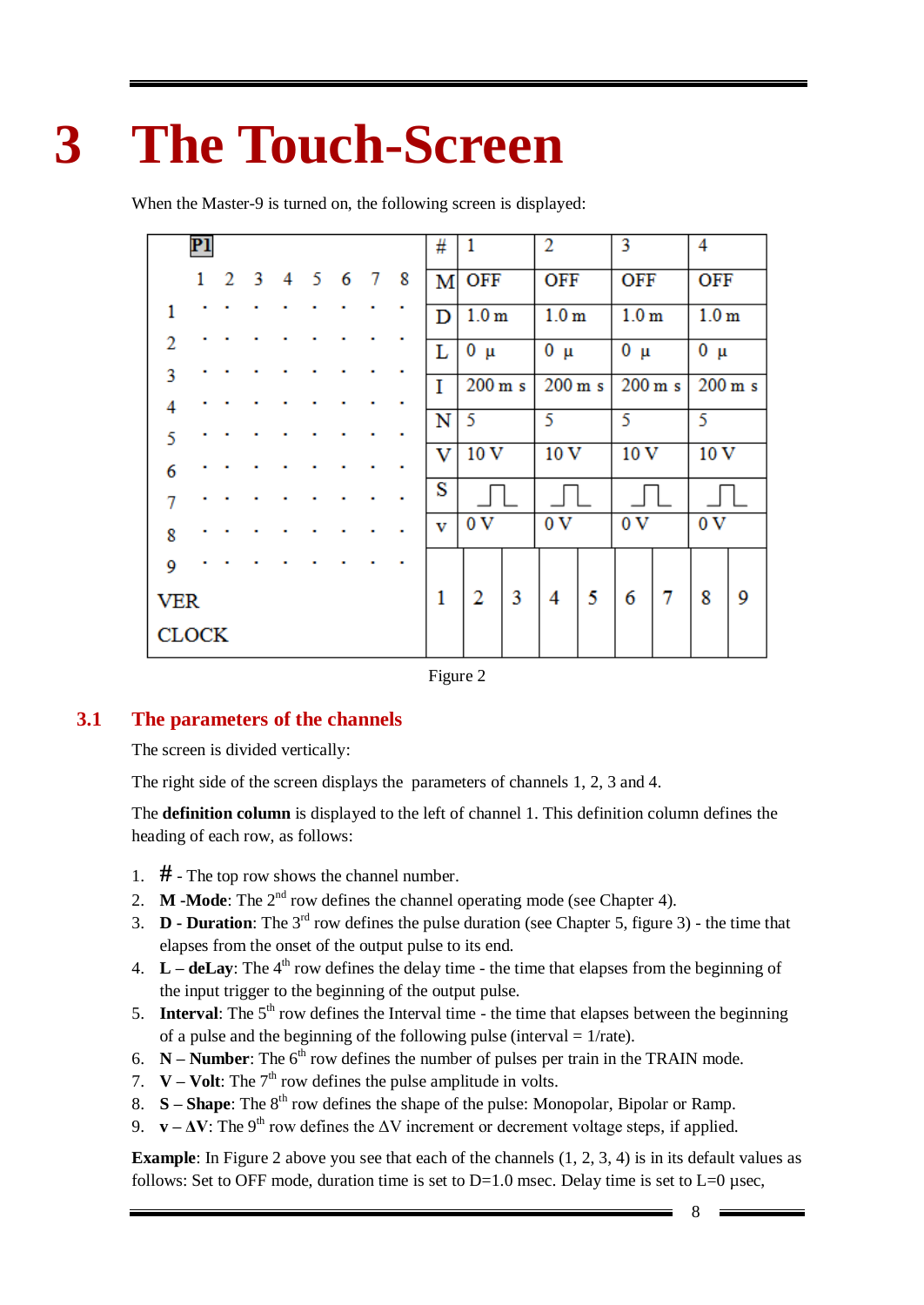Interval time I=200 msec, N=5 pulses per TRAIN, V=10V, S=monophasic pulses, and  $v=0$  meaning there are no voltage steps.

The screen displays 4 channels at a time, although all channels are operational as set. You can choose which channels to display (Chapter 9).

### **3.2 The Manual Trig keys**

<span id="page-8-0"></span>The bottom line of the touch-screen contains the "1","2","3","4","5","6","7","8","9" keys.

<span id="page-8-1"></span>These are the manual trig keys, which are used to manually trigger each individual channel.

### **3.3 The Connection Table**

The left side of the screen displays the connection table**.** At the moment (as seen in figure 2 above), there are no connections between channels (see Chapter 7).

### **3.4 The Paradigm key**

<span id="page-8-2"></span>The Paradigm key is located above the connection table**.** It displays "P1", meaning that paradigm #1 is currently running. Switch paradigms by pressing this key (Chapter 10).

### **3.5 The VER key**

<span id="page-8-3"></span>The VER key is located under the connection table. Pressing the VER key shows the current version of the Master-9 (see Chapter 14). The VER key is also used for touchscreen calibration.

### **3.6 The Clock key**

<span id="page-8-4"></span>The Clock key is located under the VER key**.** Press this key to view and set the clock or stopwatch (see Chapter 15).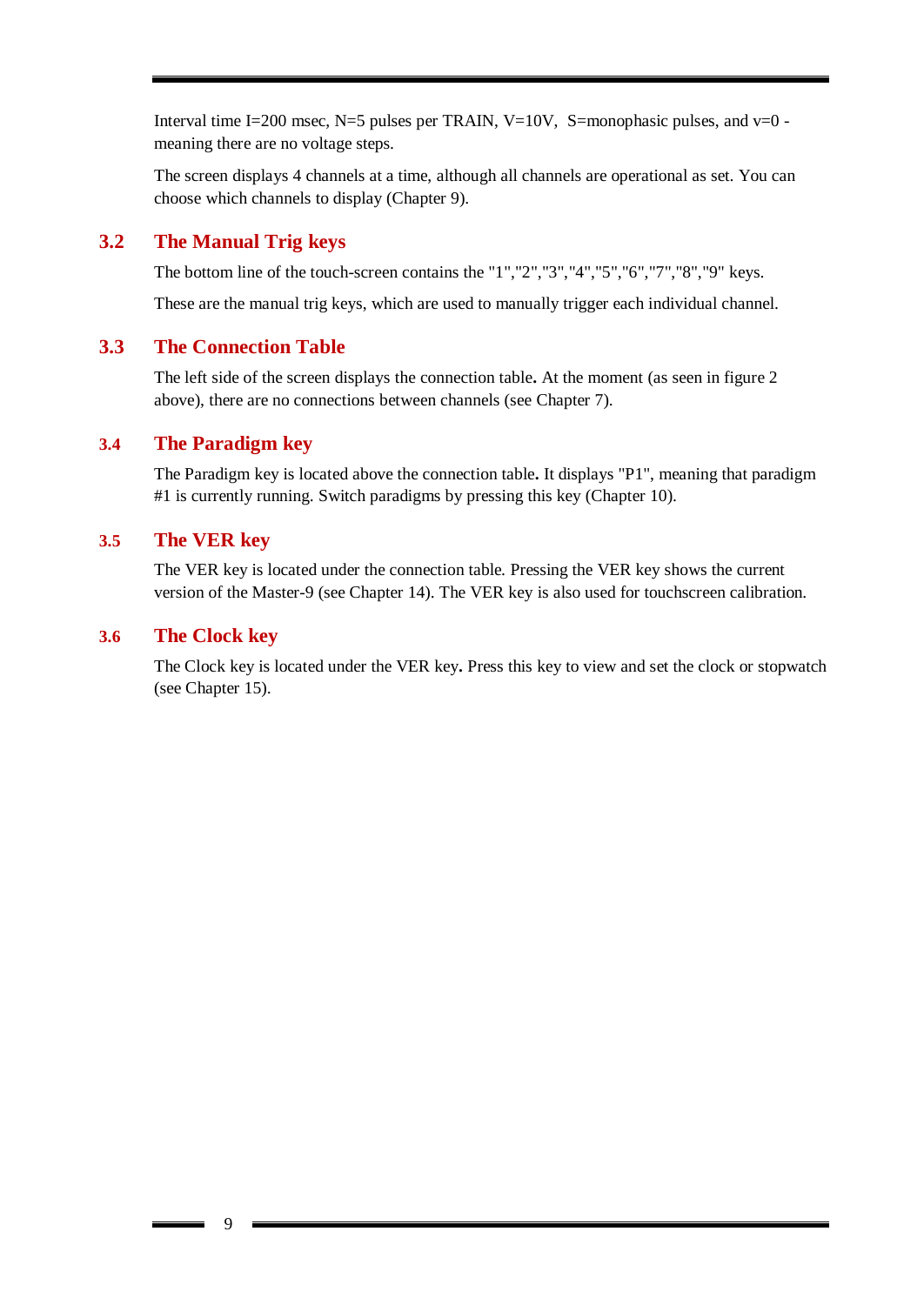# <span id="page-9-0"></span>**4 Operating Modes**

Each of the 9 channels can operate in any of the following operating modes:

**FREE-RUN** - The channel delivers pulses continuously according to the programmed *Duration* and *Interval* times. The channel is independent of the other channels.

**TRAIN** - Following a trigger, the channel delivers a train of N pulses according to the programmed *Delay*, *Duration* and *Interval* times and the N parameter.

**TRIG** - Following a trigger, the channel delivers a single pulse according to the programmed *Delay* and *Duration* times.

**TWIN** - Following a trigger, the channel delivers a pair of pulses according to the programmed *Delay, Duration* and *Interval* times**.**

**GATE** - The channel delivers pulses continuously while it is gated (externally or internally from the other channels). When the input stops, the channel deactivates. A new input reactivates the channel.

**DC** - The channel is time-independent and can be turned on and off manually by pressing its Manual Trig key.

### **4.1 Setting the operating modes**

<span id="page-9-1"></span>To set the mode of operation of a channel, first press the selected mode key and then choose the desired mode.

**Example 1**: Setting channel #1 to the FREE-RUN mode:

- 1. Press M1 (Row M Column 1 **-** This is the MODE of channel 1 now **OFF**).
- 2. A new menu appears. You can choose any mode of operation for channel #1.
- 3. Press "FREE". Channel #1 now delivers pulses continuously according to the set duration (now 1 msec.) and interval times (now 200 msec).

**Example 2:** Setting channel #2 to TRAIN mode:

- 1. Press M2 **(**the mode of channel 2 now OFF). Press "TRAIN".
- 2. Channel #2 is now in the TRAIN mode. You can trigger it externally, manually or internally by the other channels (see Chapter 9).
- 3. Trigger it manually by pressing the "2" manual trigger key (at the bottom of the screen).
- 4. Channel #2 delivers a TRAIN of N=5 pulses.

**Example 3**: Setting channel #3 to DC mode:

Press M3, and then press "DC". Channel #3 is now in the DC mode. It is time-independent and delivers a continuous DC output. You can manually stop and start the output by pressing the "3" manual trig key.

**Example 4**: Turning channel # 3 off: Press M3 (now DC) then press "OFF".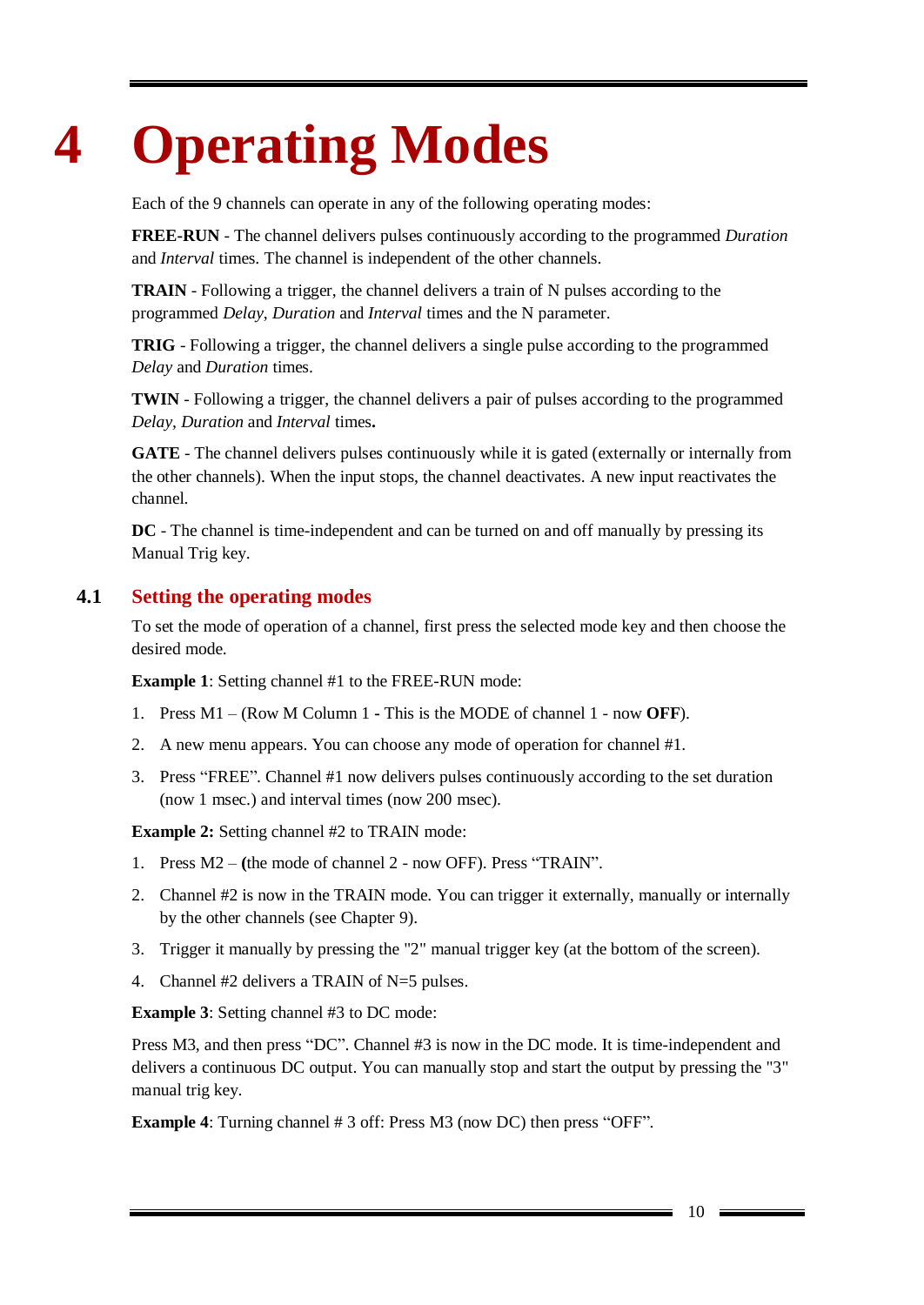# <span id="page-10-0"></span>**5 Setting Parameters**

### *5.1* **The parameters**

<span id="page-10-1"></span>The following parameters can be set for each channel:

- **D** (duration) Defines the time elapsing from the onset of the output pulse to its end (see Figure 3).
- **L** (delay) Defines the time elapsing from the beginning of the input trigger to the beginning of the output pulse.
- **I** (interval) Defines the time elapsing between the beginning of a pulse and the beginning of the following pulse (interval  $= 1/r$ ate).



*Figure 3*

- **N** Defines the number of pulses per train in the TRAIN mode. **N** also defines the number of  $\Delta V$  steps if applied ( $\Delta V \neq 0$ ) when in the TRAIN, FREE or TRIG modes.
- **V** (Voltage) Defines the voltage amplitude of the pulses.
- **S** (shape) Defines if the pulses are monopolar or bipolar pulses, or ramps.
- <span id="page-10-2"></span> $\bf{v}$  ( $\Delta V$  steps) - Defines the voltage increment (decrement) steps if applied.

### **5.2 Setting the time parameters**

To set the time parameters (DURATION, DELAY or INTERVAL), first press the selected parameter key and then the desired time.

Example: To set the interval time of channel 1 to 1 sec:

- 1. Press I1 (now 200 msec).
- 2. A new menu appears. The present interval time is displayed on the top of the new menu.
- 3. Press: "1" then "sec".

11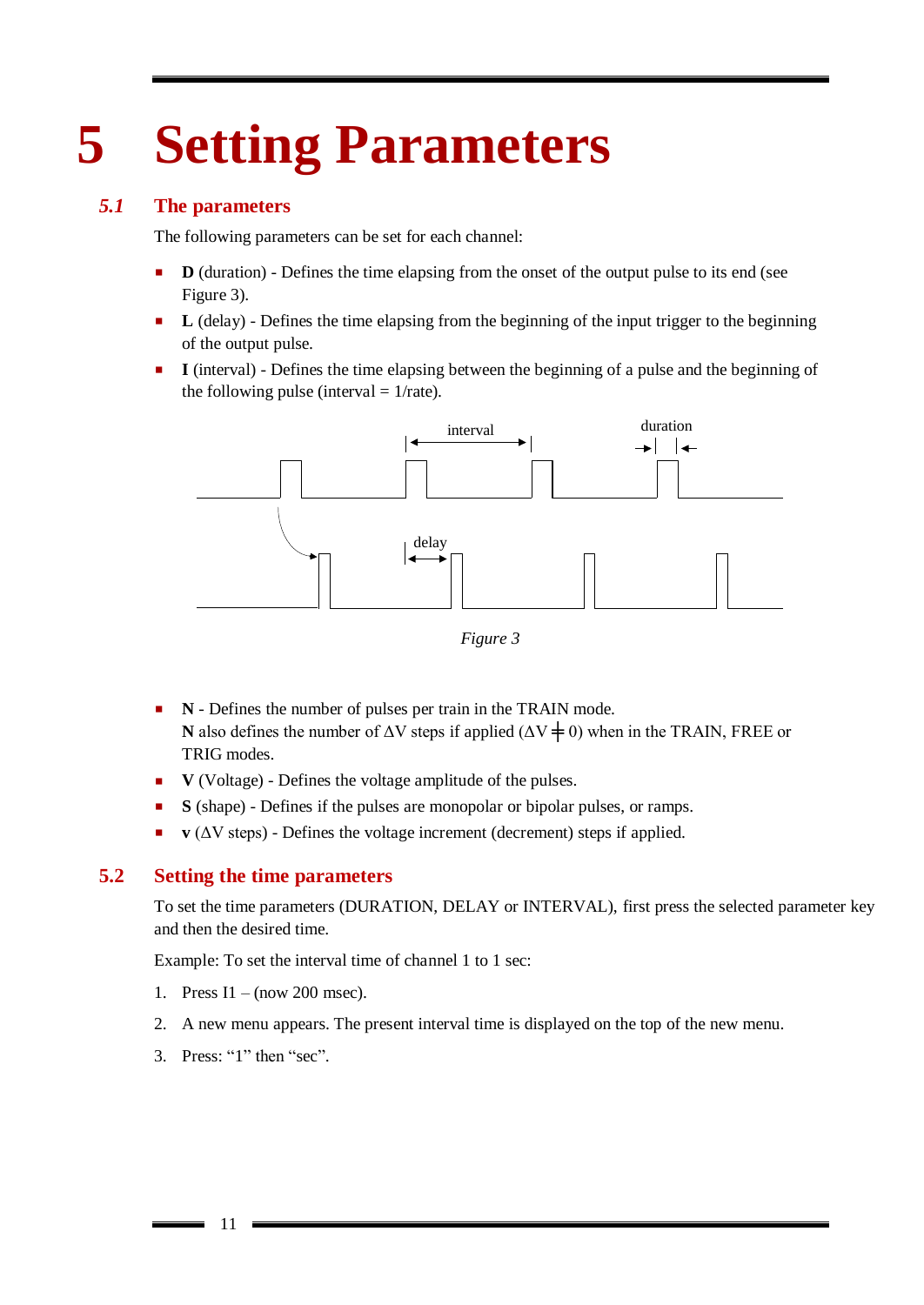**Notes**:

- 1. While setting parameters you can use the "DEL", the decimal point and the "ESC" keys.
- 2. You can also use the " $\blacktriangle$ " and " $\nabla$ " keys.

The interval time defines the time elapsing between the beginning of a pulse and the beginning of the following pulse (interval  $= 1/r$ ate, Figure 3).

 **Important**: When a channel is set to the FREE-RUN, TRAIN, TWIN or GATE mode, it must be set so that INTERVAL > DURATION.

### **5.3 Setting the "N" parameter**

<span id="page-11-0"></span>Example: To set N=80 pulses per train for channel 1:

<span id="page-11-1"></span>Press N1 (now 5), then press "80", "ENTER".

### **5.4 Setting the "V" and "v" (ΔV steps) Parameters**

Example: To set V1= -5.02 V

Press V1 then press -5.02, Volt.

**N** defines the number of  $\Delta V$  steps if applied ( $\Delta V \neq 0$ ) when in the TRAIN, FREE or TRIG modes.

The minimal step is  $\Delta V = 0.01V$  (10 mV).

| <b>Parameter</b>     | Min                             | Max              |
|----------------------|---------------------------------|------------------|
| <b>DURATION</b>      | $4$ µsec                        | 3600 sec         |
| <b>DELAY</b>         | 4 usec                          | 3999 sec         |
| <b>INTERVAL</b>      | $40$ µsec<br>Interval> Duration | 3999 sec         |
| <b>Ramp Duration</b> | 5 msec                          | $60 \text{ sec}$ |
| N                    |                                 | 60,000           |
| V, v                 | $-10V$                          | $+10V$           |

*Table 1 - Parameters* 

Output current **–** 20 mA.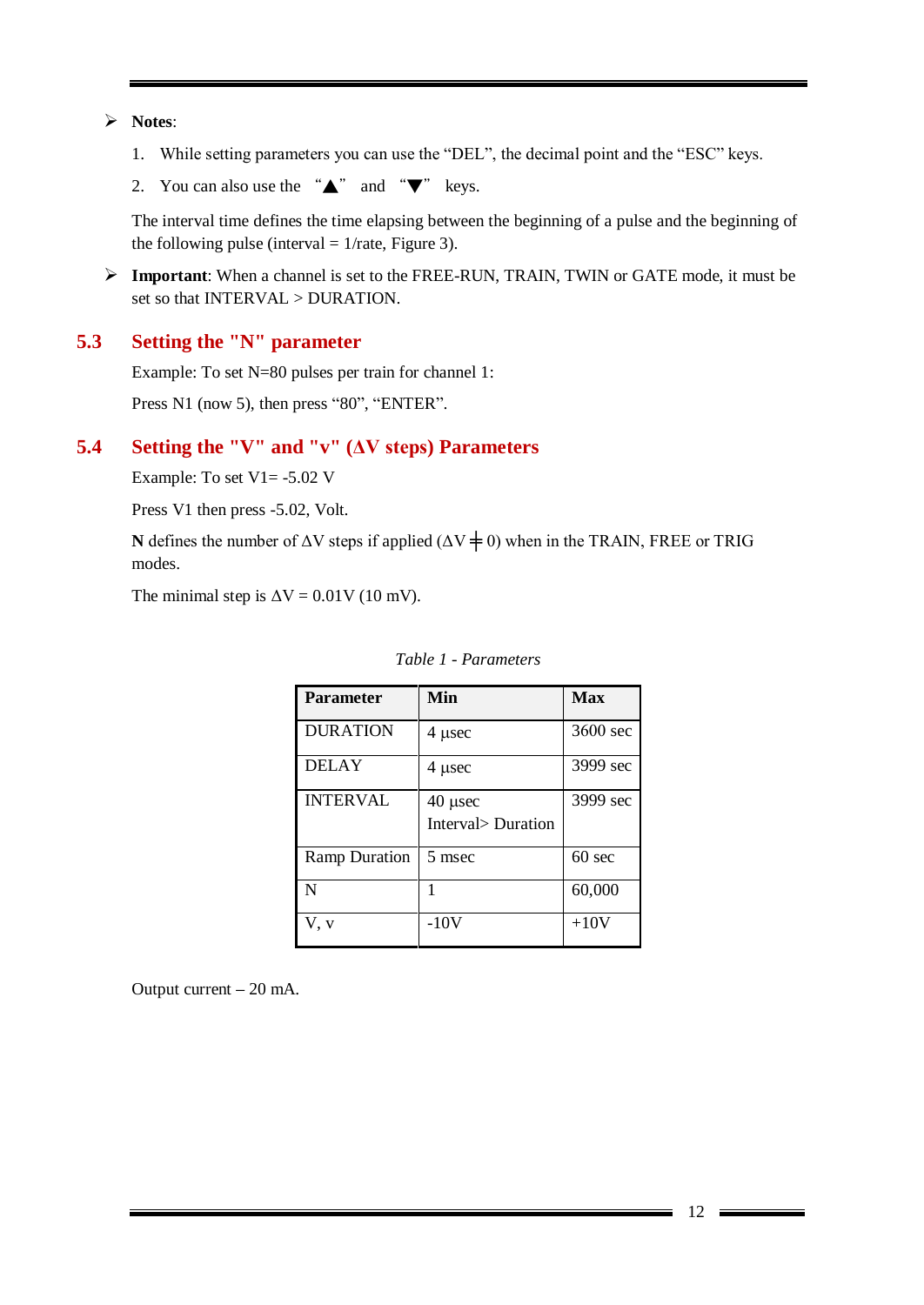# <span id="page-12-0"></span>**6 Applications**

Figure 4 shows how Master-9 works. Do not try to follow the programming just yet; Chapter 11 will enable you to practice programming of the Master-9.



- $(1)$ Triggered externally or manually
- $\left( 2\right)$ Turned on and off manually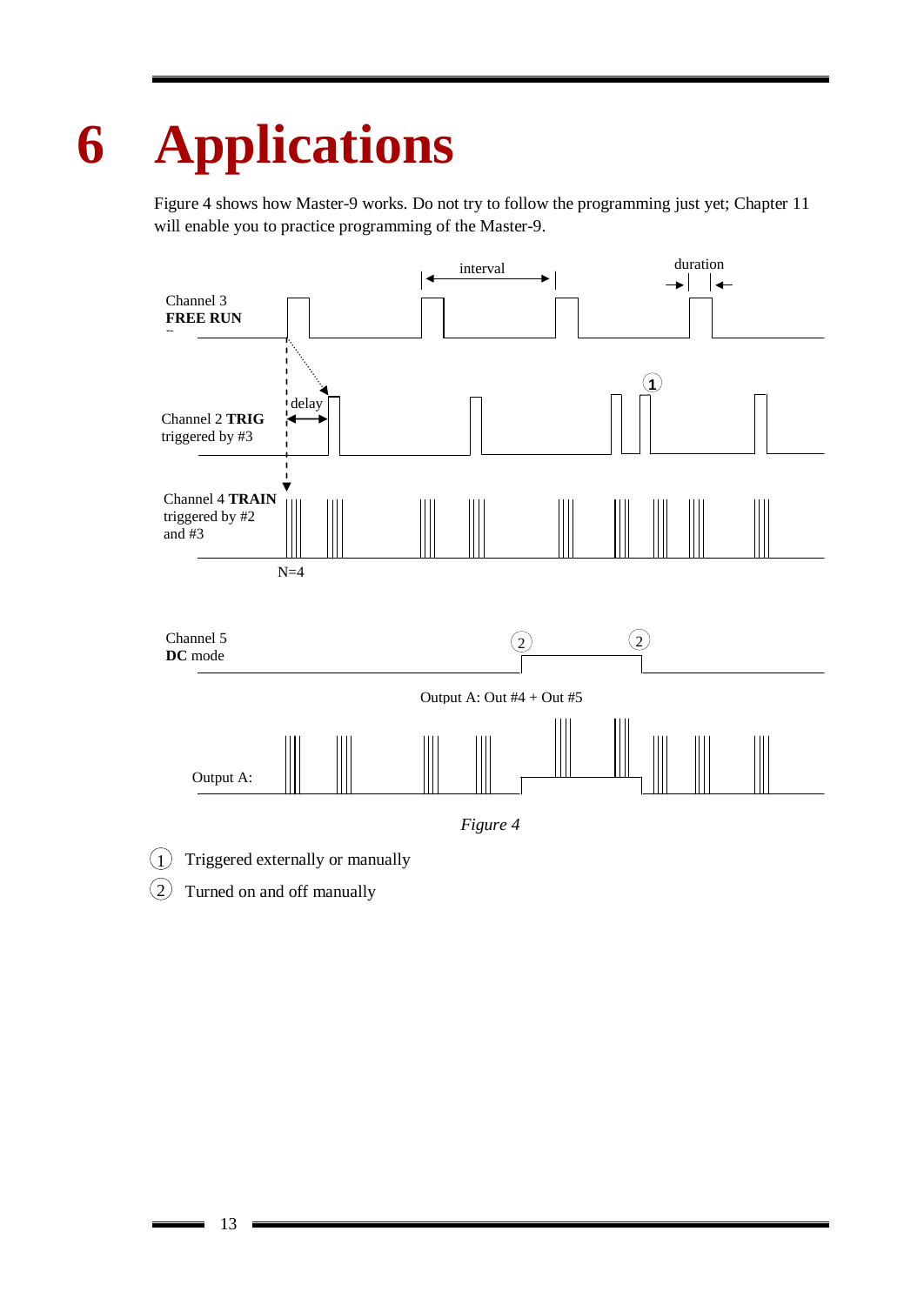# <span id="page-13-0"></span>**7 The Connection Table**



*Figure 5: The connection table*

The connection table displays all internal connections between channels and connections to outputs A, B and C. The numbers that appear in the left column are the source channels, and the numbers that appear on the top row are the target channels.

"**•**" Symbolizes that there is no connection between the channels.

The connection table (Figure 5) shows no connections from channels 2, 5, 6, and 9.

"■" Symbolizes that there is an operational connection between the two channels, i.e. there is a connection between them and it fulfills the following conditions:

a. The source channel is not in the OFF mode and thus may send a trigger.

b. The target channel is in mode TRIG, TWIN, TRAIN or GATE (the modes in which the channel expects a trigger input).

The table in figure 5 represents an operational connection from channel 3 to channel 6.

If you turn off channel 3 or channel 6 or if you set channel 6 to the FREE-RUN mode, this connection will switch to a non-operational connection.

"**x**" Symbolizes that there is a connection between the two channels but it is a non-operational connection. In the above table, all the internal outputs of channel 8 are non-operational (maybe because channel 8 is OFF).

Each of the 9 channels can be connected to any number of other channels and to outputs A, B and C. In the above example, output C outputs the summation/combination of channels 1, 4 and 7.

 $\triangleright$  When you have a complex experiment in which many channels are involved, a simple glance at the connection table gives you an instantaneous indication to what is being conducted in the experiment.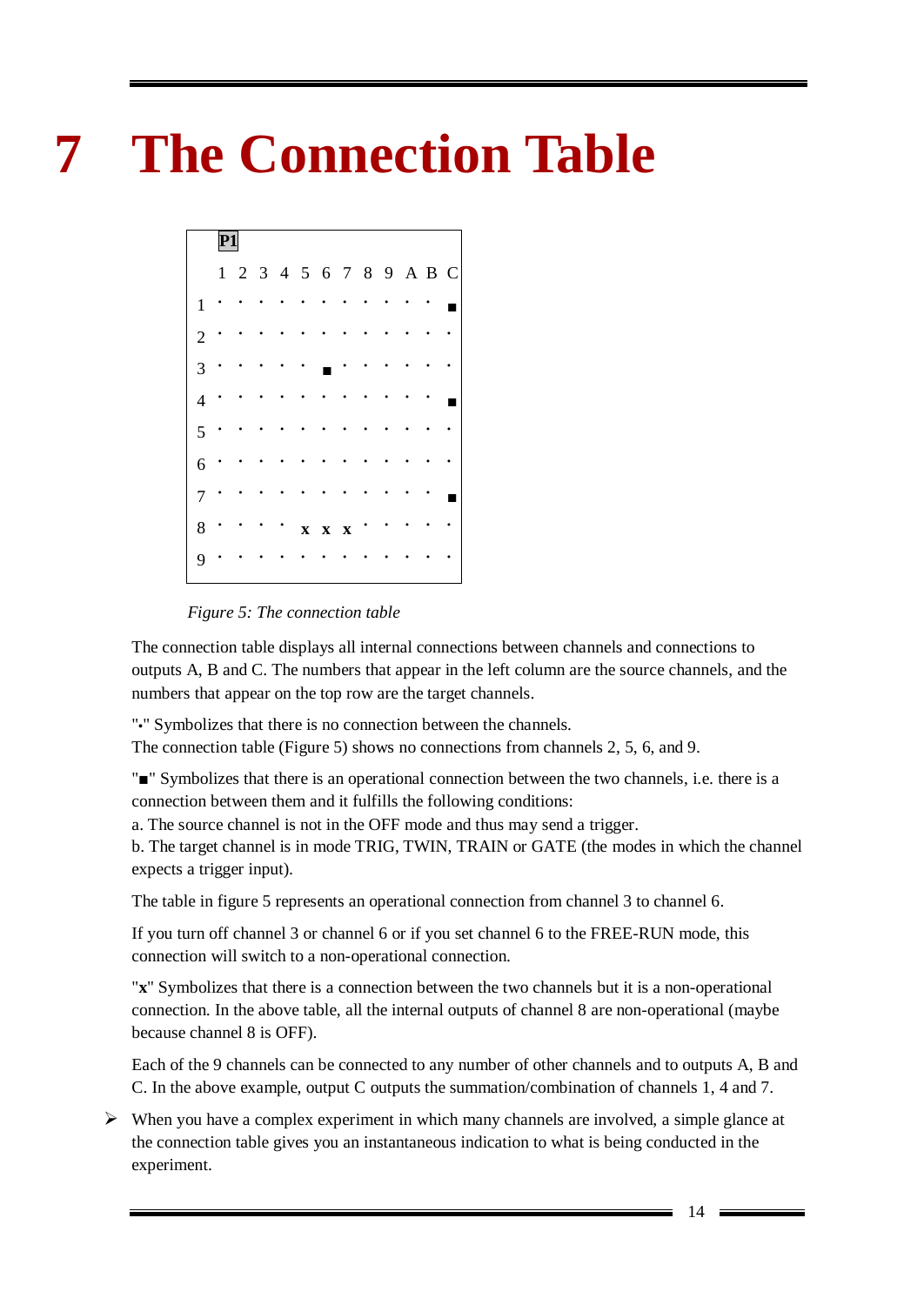# <span id="page-14-0"></span>**8 Triggering**

In TRAIN, TWIN, TRIG or DC modes you can trigger the channel as follows:

- 1. Manual triggering.
- 2. Via the internal connections.
- <span id="page-14-1"></span>3. Via the external inputs 1, 2 and 3.

### **8.1 Manual triggering**

In the TRAIN, TWIN, TRIG or DC modes you can trigger the channel manually.

The bottom line of the touch screen contains the "1", "2", "3", "4", "5", "6", "7", "8", "9" keys.

These are the manual trigger keys.

**Example 1:** When channel 3 is in the TRAIN mode, pressing manual trigger key "3" triggers the channel.

**Example 2:** When channel 4 is in the DC mode, one press on the **manual trigger key** "4" turns the channel on, and a second press turns it off.

When a channel is not in the TRAIN, TWIN, TRIG or DC modes, pressing its manual trigger key does not affect the channel.

### **8.2 Setting the internal connections**

<span id="page-14-2"></span>In the TRAIN, TWIN, TRIG or GATE modes, you can trigger or gate the channel internally by other channels. The proper connection should be set in the connection table as follows:

- 1. Press anywhere inside the connection table. A new screen with a larger connection table appears.
- 2. The channels that appear on the left column are the source channels, and the channels that appear on the top row are the target channels.
- 3. **Example:** To connect channel 2 to trigger channel 3, press the point that connects channel 2 (left column) to channel 3 (top row).

**Note**: The level or polarity of the output of the source channel does not affect the triggering.

- 4. To disconnect an existing connection, press the connection symbol.
- 5. Press the "RETURN" key to return to the main screen.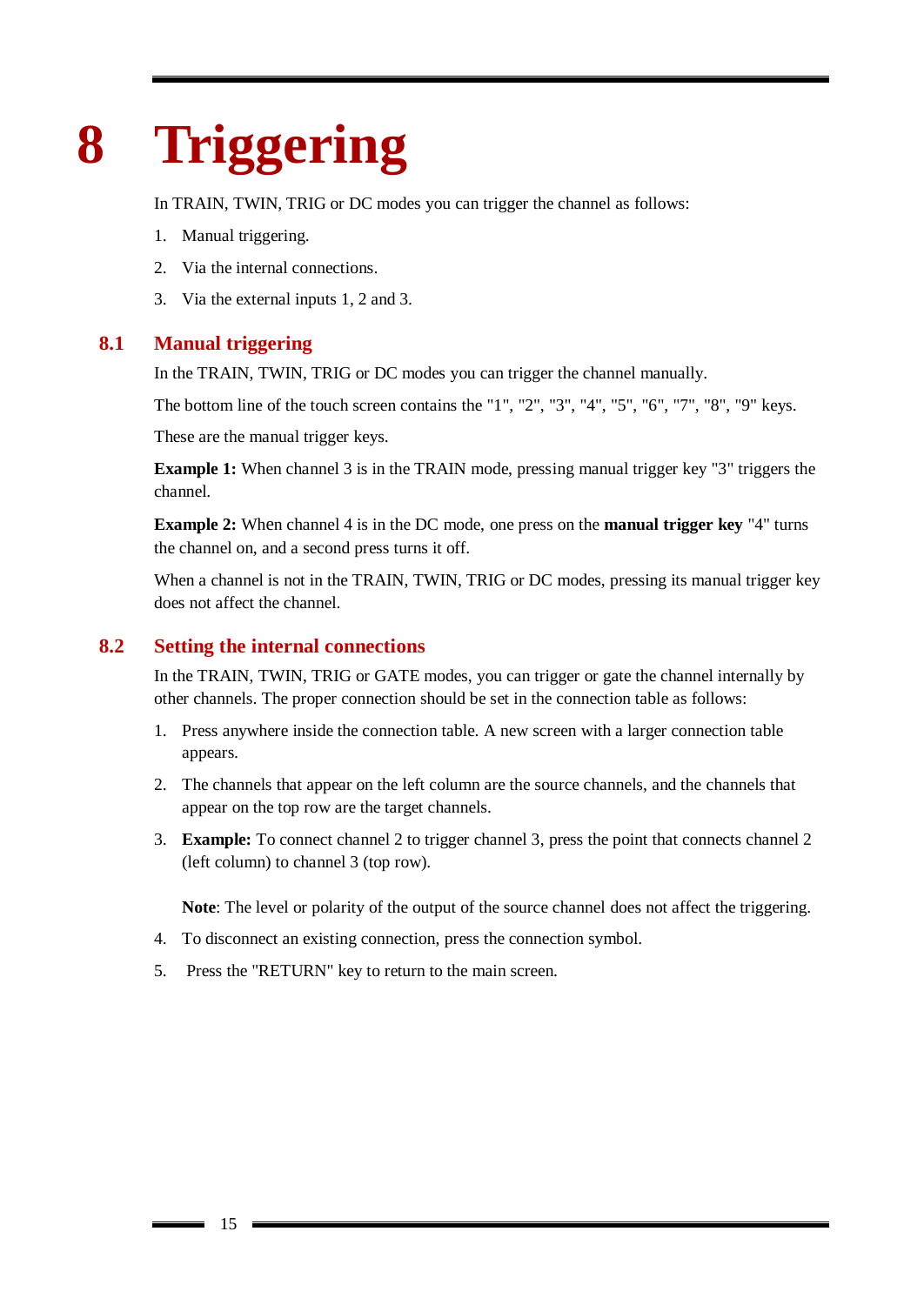# <span id="page-15-0"></span>**9 The External Trigger Inputs**

In TRAIN, TWIN, TRIG or GATE modes, channels 1, 2 and 3 can be triggered or gated externally through the BNC inputs IN 1, 2, or 3. Channels 1, 2 and 3 can activate the other channels internally.

The external input must be in the range of 3V to 10V.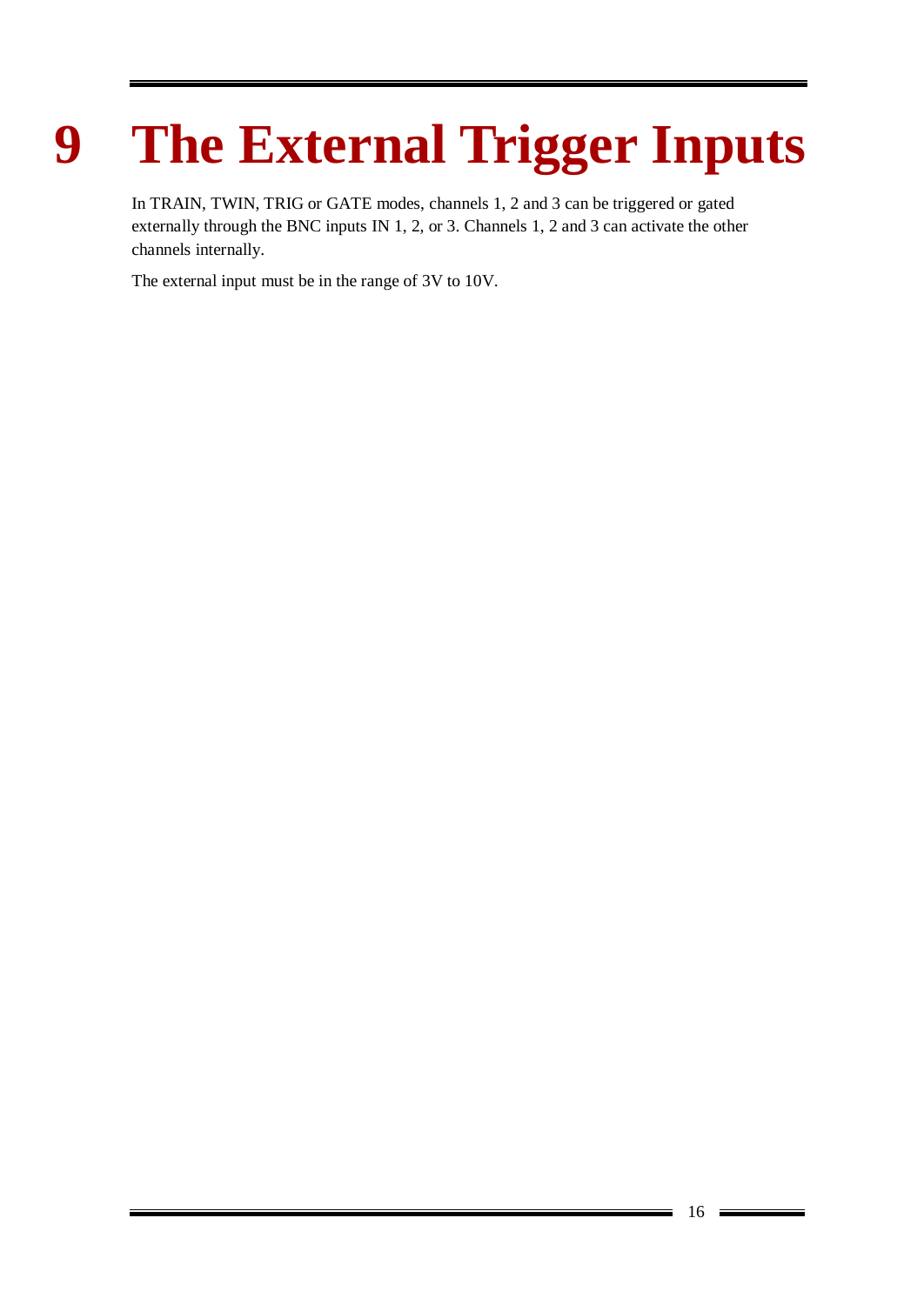# <span id="page-16-0"></span>**10 Displaying Other Channels**

### **10.1 Displaying other channels**

<span id="page-16-1"></span>4 channels are displayed at a time. You can choose which channels to display.

**Example:** Right now channels 1, 2, 3 and 4 are displayed. To switch channel 3 with channel 8:

- 1. Press on the channel number "3". A new menu appears.
- 2. Press "8". The screen will now display channels 1, 2, 8 and 4.

<span id="page-16-2"></span>**Note**: Channel 3 continues operating as before.

#### **10.2 Eliminating channels from the screen view**

If you are using less than 4 channels, you can set the screen to display only those channels, which would be more convenient.

**Example**: The screen displays channels 1, 2, 8 and 4.

- 3. To eliminate channel 4 from view press on the channel number "4".
- 4. A new menu appears. Press "0".
- 5. Now the screen displays three channels only: 1, 2 and 8.

<span id="page-16-3"></span>Channel 4 no longer appears on the screen but continues to operate as set.

#### **10.3 Erasing all parameters of a channel**

**Example:** Erasing all current parameters of channel 2:

1. Press the channel number "2" then press "Clr".

Channel 2 erases all its parameters and restores the default parameters.

17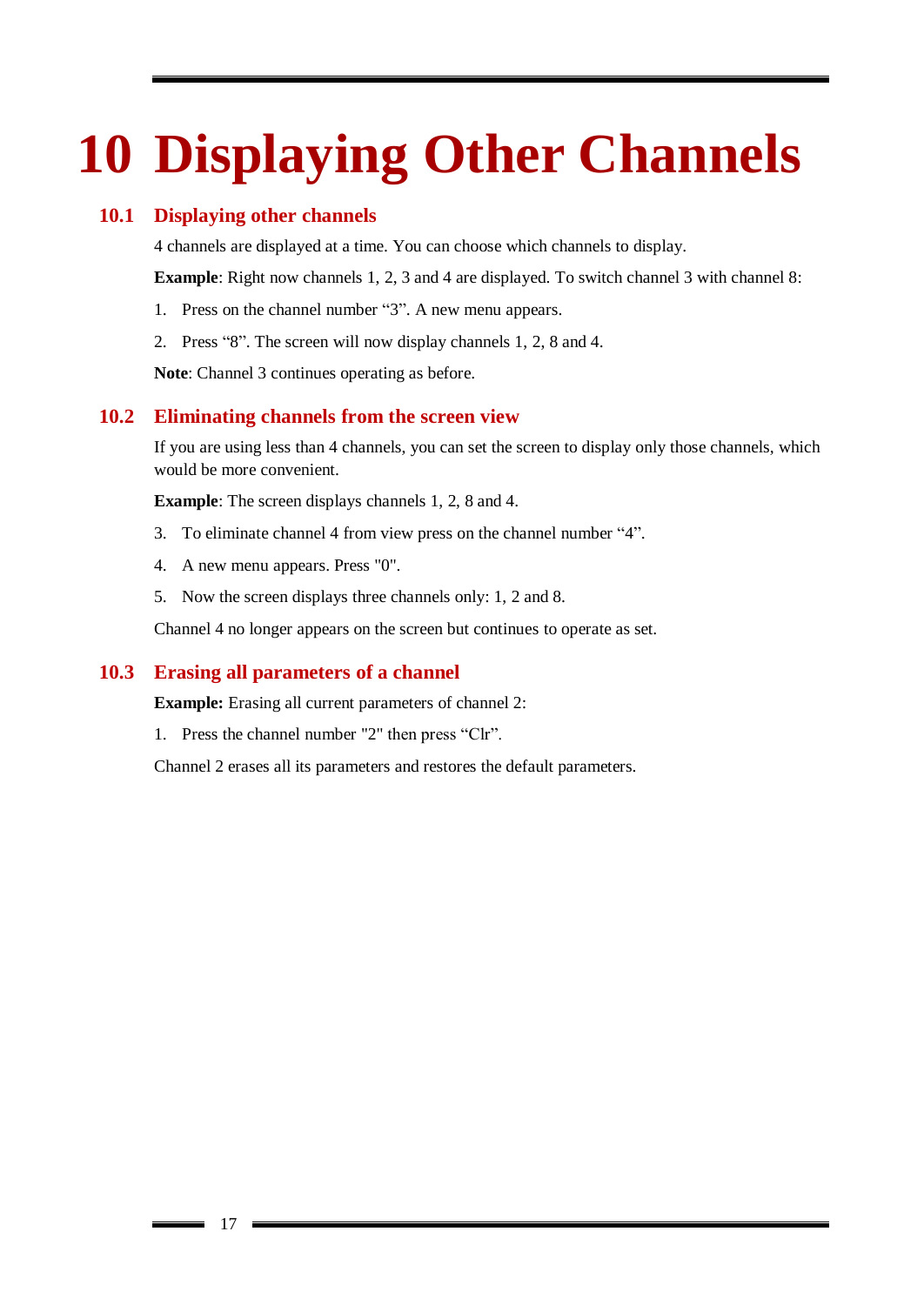# <span id="page-17-0"></span>**11 Nine Stored Paradigms**

A paradigm specifies the modes and parameters of all the channels and their internal connections. Master-9 stores nine different programmed paradigms.

### **11.1 Switching to another paradigm**

<span id="page-17-1"></span>**Example 1:** To switch to paradigm number 7:

Press the key "Px"  $(x=1,2..9-x)$  is the present paradigm number), then "switch to", "7".

You don't have to worry about saving the previous paradigm, each instruction is saved the moment you enter it.

**Example 2:** To switch to paradigm 1:

<span id="page-17-2"></span>Press key "P7" then "switch to", "1".

### **11.2 Copying Paradigms**

Copying paradigms is very useful when you want to save a backup paradigm or to create a new paradigm by modifying an existing one. Instead of programming a complete new paradigm, you can copy the desired paradigm and modify it.

**Example:** To copy the present paradigm to paradigm 6:

Press key "P1" then "copy to", "6".

<span id="page-17-3"></span>Paradigm 1 is not affected by this instruction.

#### **11.3 Clearing Paradigms**

**Example:** To clear the present paradigm:

Press key "P1" then "clear par".

This will turn off all channels, disconnect all internal connections and change all parameters of all the channels to their default values.

Note: Clearing the present paradigm does not affect the other paradigms.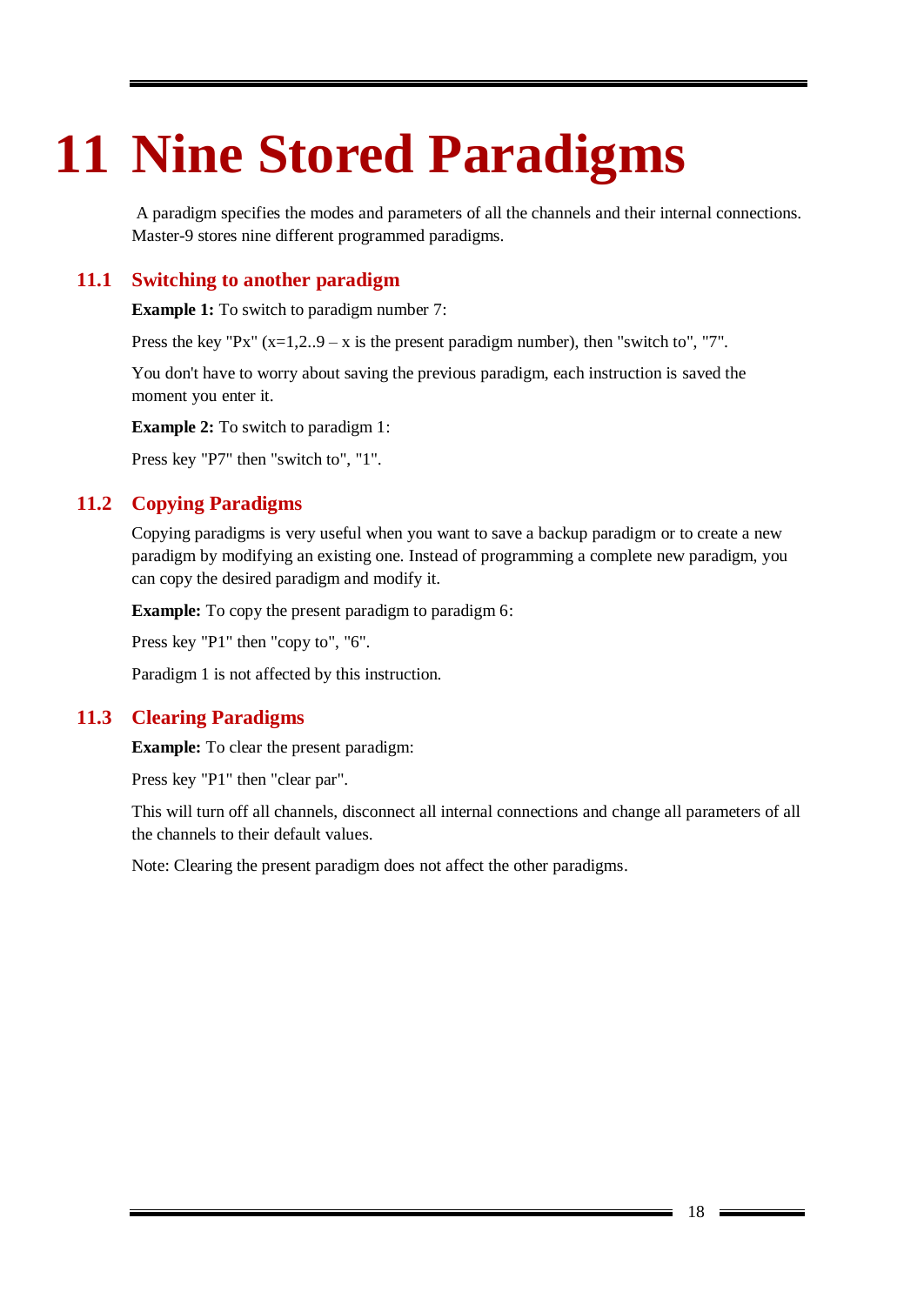# <span id="page-18-0"></span>**12 Demonstration of Programming Master-9**

This chapter demonstrates how to program the Master-9.

 **Note**: Each instruction is followed by a reference enabling you to find more information on similar instructions.

Before you begin to program, the present paradigm must be cleared as follows:

- 1. Press the paradigm switch "P1" (paradigm #1, see Chapter 10) on the top line of the screen, a new keyboard appears.
- 2. Press: "CLEAR PAR". This instruction clears the present paradigm and resets all channels to their default values.

Now you are ready to start programming:

- 1. Setting channel #1 to the FREE-RUN mode (see Chapter 4):
	- a. Press M1 **–** (Row M column 1, this is the mode of channel 1, now OFF). A new menu appears. You can choose any mode of operation for the channel.
	- b. Press "FREE".
	- c. Channel #1 now delivers pulses continuously. Since you have not set the time parameters yet, the channel is running with its default times: duration of 1.0 msec, and interval time of 200 msec.
- 2. Setting the interval time of channel #1 to 2 sec. (see Chapter 5):
	- a. Press I1 **–** (now 200 msec). The present interval time is displayed at the top of the new menu.
	- b. Press "2" then "sec".
- **Notes**: While setting parameters you can use the "DEL", decimal point and "ESC" keys. You can also use the "▲" and "▼" keys.

Now channel #1 runs in the FREE-RUN mode. Its duration time is 1.0 msec. and its interval time is 2 sec.

- 3. Setting channel #2 to the TRIG mode:
	- a. Press M2. You can choose any mode of operation for the channel.
	- b. Press "TRIG". Channel #2 is now in the TRIG mode, but is waiting to receive a trigger.
	- c. You can trigger it in 3 ways (see Chapter 8):

#### i. **Manual triggering**:

The bottom line of the touch-screen contains the "1","2", "3","4","5", "6","7", "8","9" keys. These are the manual trig keys.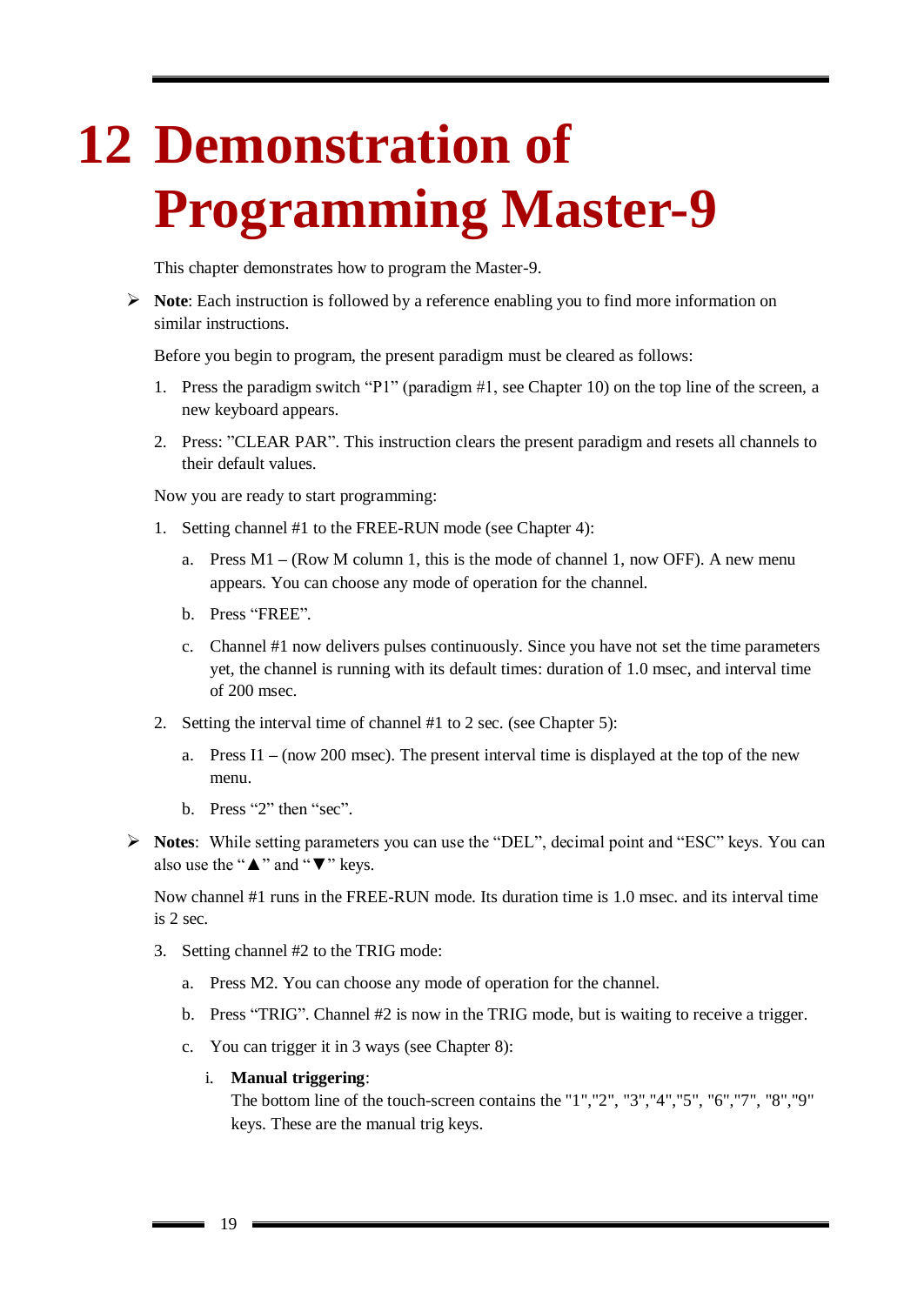Press the "2" manual trig key. ("2" is the channel number.) Note that each press on "2" delivers the triggered pulse.

ii. **External triggering**:

Whenever there is an input pulse in the "IN 2" input, it triggers channel #2.

- iii. **Internal triggering**: You can internally connect each channel to any number of the other channels.
- 4. Connect channel #1 internally to channel #2:
	- a. Press anywhere inside the connection table. A new screen with a larger connection table appears.
	- b. Press the point that connects channel 1 (left column) to channel 2 (top row). The channels are now connected. Each output pulse of channel #1 triggers channel #2.
	- c. Return to the main screen by pressing the "RETURN" key.
- 5. Setting the delay of channel #2 to be 200 msec:
	- a. Press L2, then press 200 ms.
	- b. Check the new delay.
- **Notes**:
	- There is no need to connect wires between channels.
	- You don't have to worry about the amplitude or polarity of the trigger source.
	- You can add manual pulses by pressing "2".
	- You can connect many channels to/from a single channel and get complex patterns.
- 6. Setting channel #3 to the TRAIN mode:
	- a. Press M3, and then press "TRAIN".
	- b. Channel #3 is now in the TRAIN mode and is waiting for a trigger. Manually trigger the channel several times by pressing the "3" manual trig key (see Chapter 9). Channel 3 delivers the trains of pulses.
- 7. Connecting channel #1 to trigger #3:
	- a. Press anywhere inside the connection table.
	- b. Press the point that connects channel 1 (left column) to channel 3 (top row).
	- c. Channel #1 now triggers both channels #2 & #3.
	- d. Return to the main screen by pressing the "RETURN" key.

#### 9. **Setting the delay of channel #3 to be 500 msec**:

a. Press L3, and then press 500 msec.

#### 10. **Connecting channel #1, 2 and 3 to the "C" output (see Chapter 7)**:

- a. Press the points that connect channel 1, 2 and 3 (left column) to "C" (top row).
- b. Now all 3 outputs are visible from the "C" output.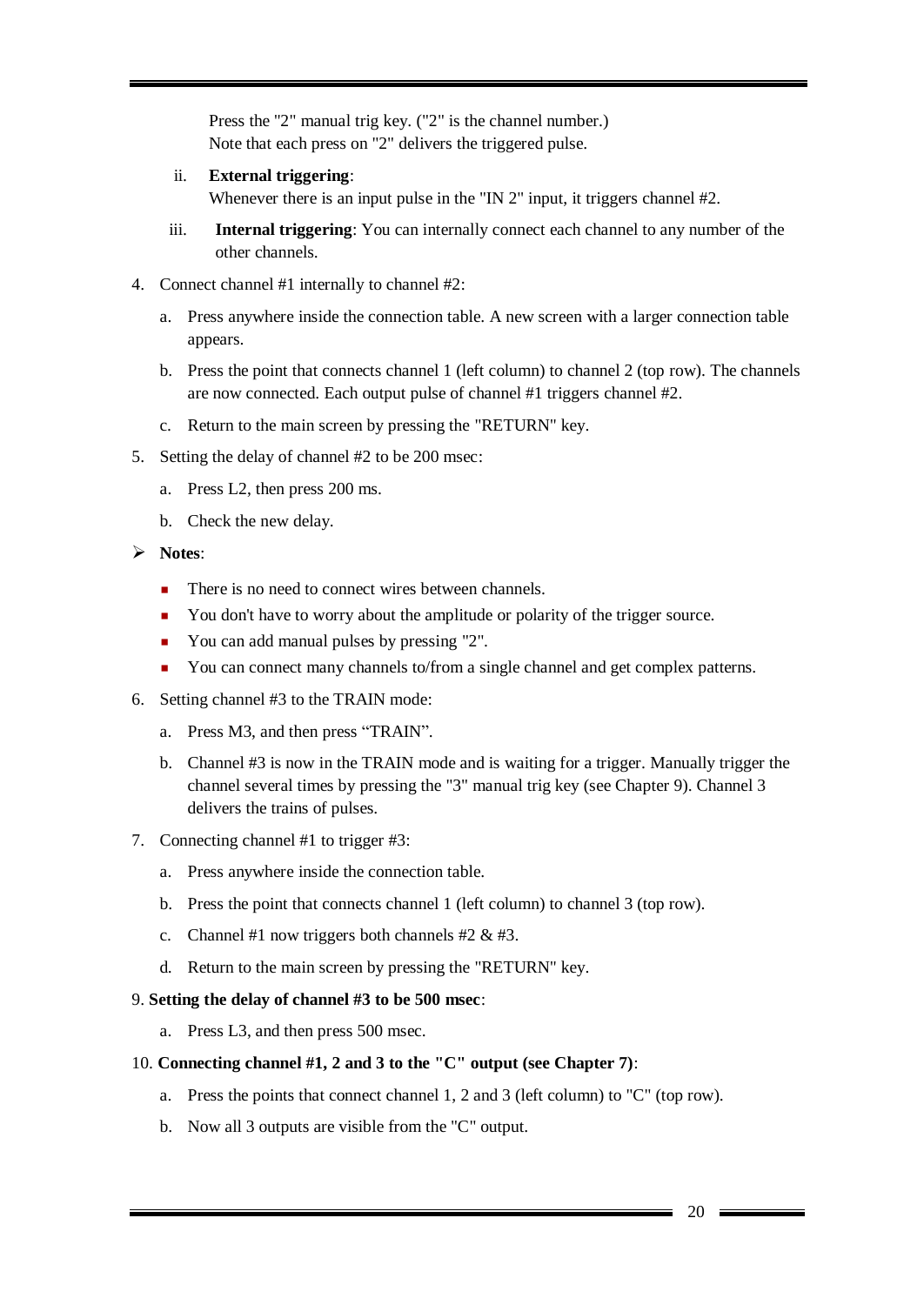- 9. Disconnecting channel 2 from the "C" output:
	- a. Press the point that connects channel 2 to "C".
	- b. The output of channel #2 does not appear on the "C" output any more.
	- c. Return to the main screen by pressing the "RETURN" key. The connection table displays all the current connections.

Now you are ready to program the Master-9. Before you start programming, you must clear the current paradigm:

Press keys "P1" and "CLEAR PAR".

This instruction clears the present paradigm.

 $\overline{\phantom{0}}$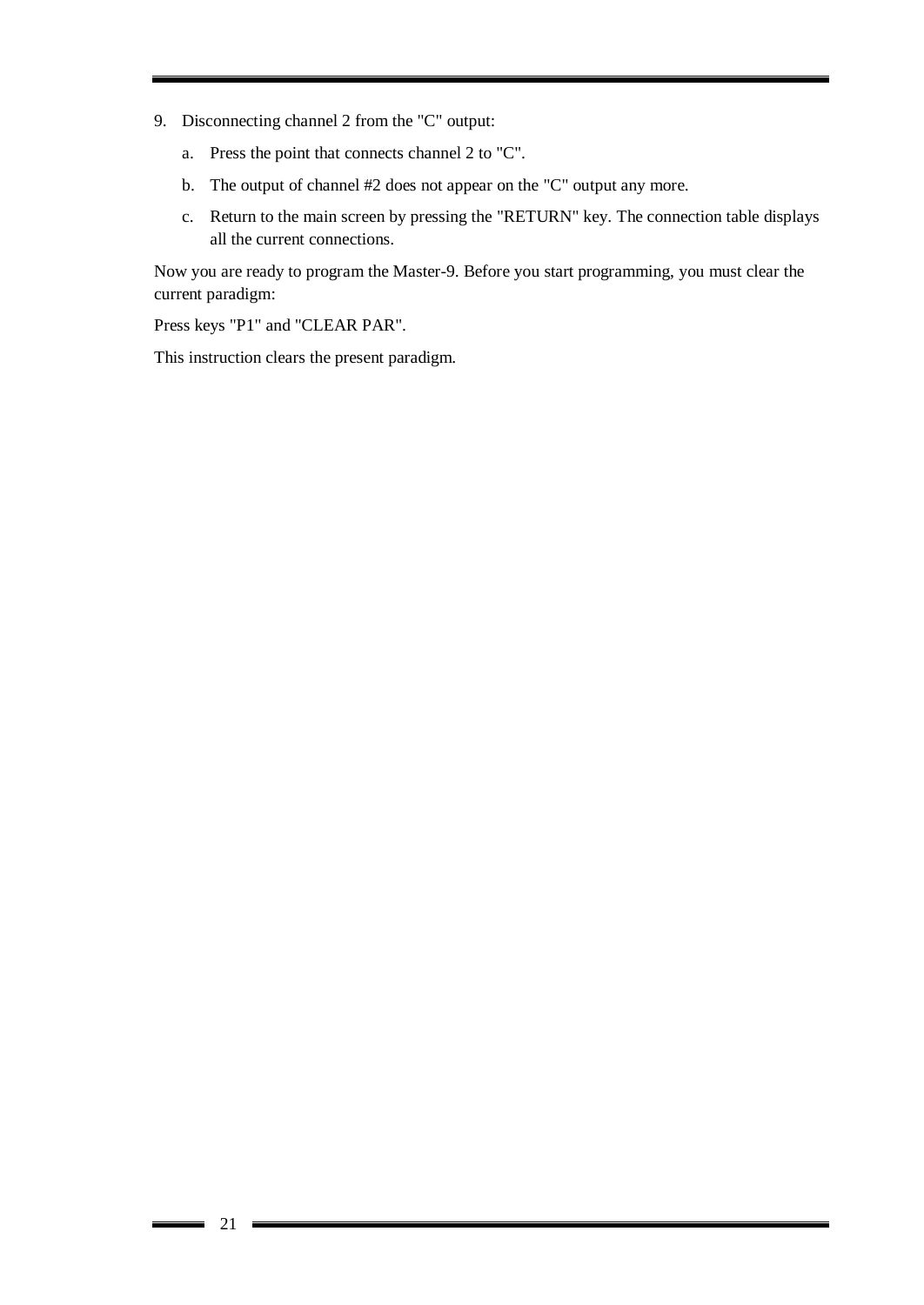# <span id="page-21-0"></span>**13 Channel 9: Replaying External Waveforms**

Channel 9 can save external waveforms in two ways:

- 1. You can set an Excel file with the desired waveform and download it to channel 9 via the USB cable.
- 2. Channel 9 can record input waveforms (such as action potential, sine wave, etc.). The waveform can be recorded from an external source via the IN9 input. The waveform is saved in the memory of channel 9.

The saved waveform can be replayed in all the operational modes: FREE-RUN, TRIG, TRAIN and TWIN.

- **Notes**:
	- You can record a waveform, upload it to the PC, make modifications, and download the modified waveform to the Master-9.
	- You can combine the recorded waveform with pulses of channels 1-8 using the A, B and C outputs of Master-9.
	- It is possible to save 9 independent recorded waveforms, one for each paradigm.

For the following, please display channel 9 on the touchscreen of Master-9 (see chapter 9).

<span id="page-21-1"></span>Channel 9 can operate in one of the memory modes: *RUN* or *MEM*.

#### **13.1 The RUN mode**

When in the *RUN* mode, the output of channel 9 delivers the input that was captured in the IN9 input during the duration time of channel 9. The channel also stores the captured waveform in a temporary memory, but not in the fixed memory – MEM**.**

### **13.2 The MEM mode**

<span id="page-21-2"></span>When in the MEM mode, OUT 9 delivers a waveform that is saved in the MEM memory. Channel 9 now disregards the IN 9 input and you may disconnect the source. The saved waveform can be replayed in all operational modes - FREE-RUN, TRIG, TRAIN, and TWIN.

### <span id="page-21-3"></span>**13.3 Waveform as Excel file**

#### <span id="page-21-4"></span>**13.3.1 Setting a waveform as Excel file:**

- 1. The MEM memory of channel 9 contains 1000 points. Each point has a value in the range of -10 to +10, with maximum of 2 digits following the decimal point. These values express output voltage levels (e.g. -1.23 expresses -1.23 volts).
- 2. In an Excel file, insert 1000 values in the cells A1 to A1000. Save this file with the extension .CSV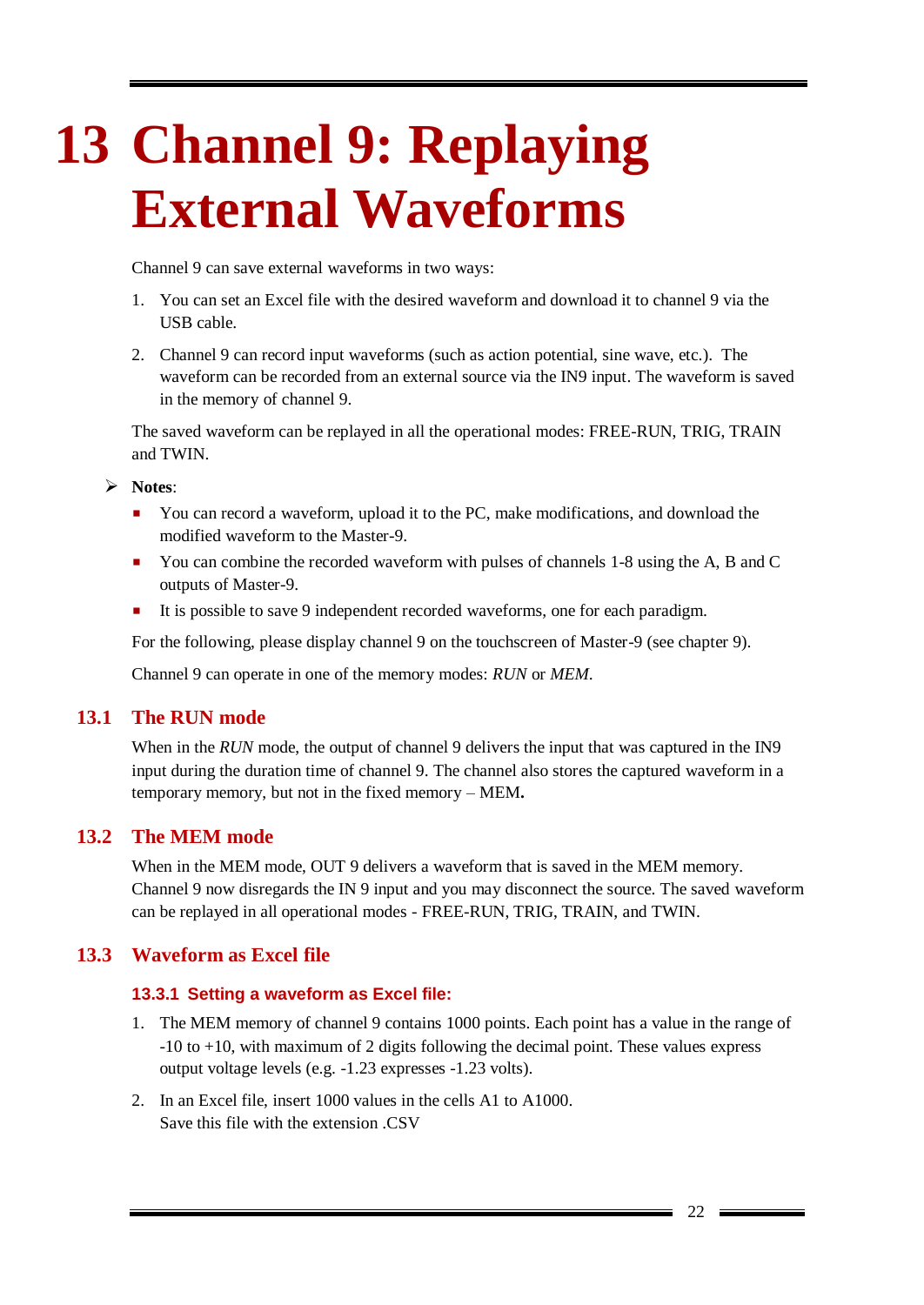**Example:** saving a ramp that starts from -10V and ends in +9.98V (see below more details concerning the ramp duration).

Save an Excel file with values as follows:

 $A1 = -10$ 

 $Ai+1= Ai + 0.02 (i=1...999)$ 

This file contains 1000 values in column A, in increments of 0.02. The first value in  $A1 = -10$ and the last value in  $A1000 = +9.98$ Save this file as RAMP.CSV

### **13.3.2 Long waveforms, up to 32K points:**

- 1. Using paradigm 9, the MEM memory of channel 9 contains 32K points (=32,768 points). Each point has a value in the range of  $-10$  to  $+10$ , with maximum of 2 digits following the decimal point. These values express output voltage levels (e.g. -1.23 expresses -1.23 volts).
- 2. In an Excel file, insert the values that you want, starting A1. You can use any number of values up to 32,768 values. Save this file with the extension .CSV

#### <span id="page-22-0"></span>**13.3.3 Downloading the waveform from the PC to Master-9**

- 1. Connect the Master-9 unit to the PC using the USB cable and run the **MASTER-9 CONTROL** software (see the chapter 13).
- 2. In the menu bar, go to PARADIGM, then to LOAD SCV FILE TO CHANNEL 9 and browse to the desired CSV file (e.g. RAMP.CSV that was saved in 12.5.1). This saves the waveform in the MEM memory of channel 9.
- 3. You can now disconnect the Master-9 from the PC.

#### <span id="page-22-1"></span>**13.3.4 Running the saved waveform**

First, switch channel 9 to the MEM mode as follows:

- 1. Press the "RUN" key, and then press "MEM".
- 2. Channel 9 will now deliver the saved waveform. The 1000 points that were saved elapse during the set DURATION time of channel  $9 - (e.g., if D9=1$  msec the waveform elapses 1 msec, which is 1 usec from one point to the next).

**Example 1**: After saving the RAMP.CSV file from the example above, switch channel 9 to MEM as described. Set channel 9 to run in the FREE-RUN mode, with D9=10 msec and I9=50 msec.

Channel 9 delivers the ramp that was saved (in 12.5.2). The ramp duration is now 10 msec.

If you modify to D9=40 msec, the ramp duration will also be modified to 40 msec.

#### **Example 2 - Sine Wave**:

You can download an Excel file with a sine wave waveform from our website: www.ampi.co.il

- 1. Go to DOWNLOADS and select DOWNLOADS FOR Master-9. Download the EXCEL FILES FOR CHANNEL 9 folder.
- 2. Open the downloaded folder, save the SINE.CSV file in channel 9 as described above, and follow the instructions in the SINE.DOC file.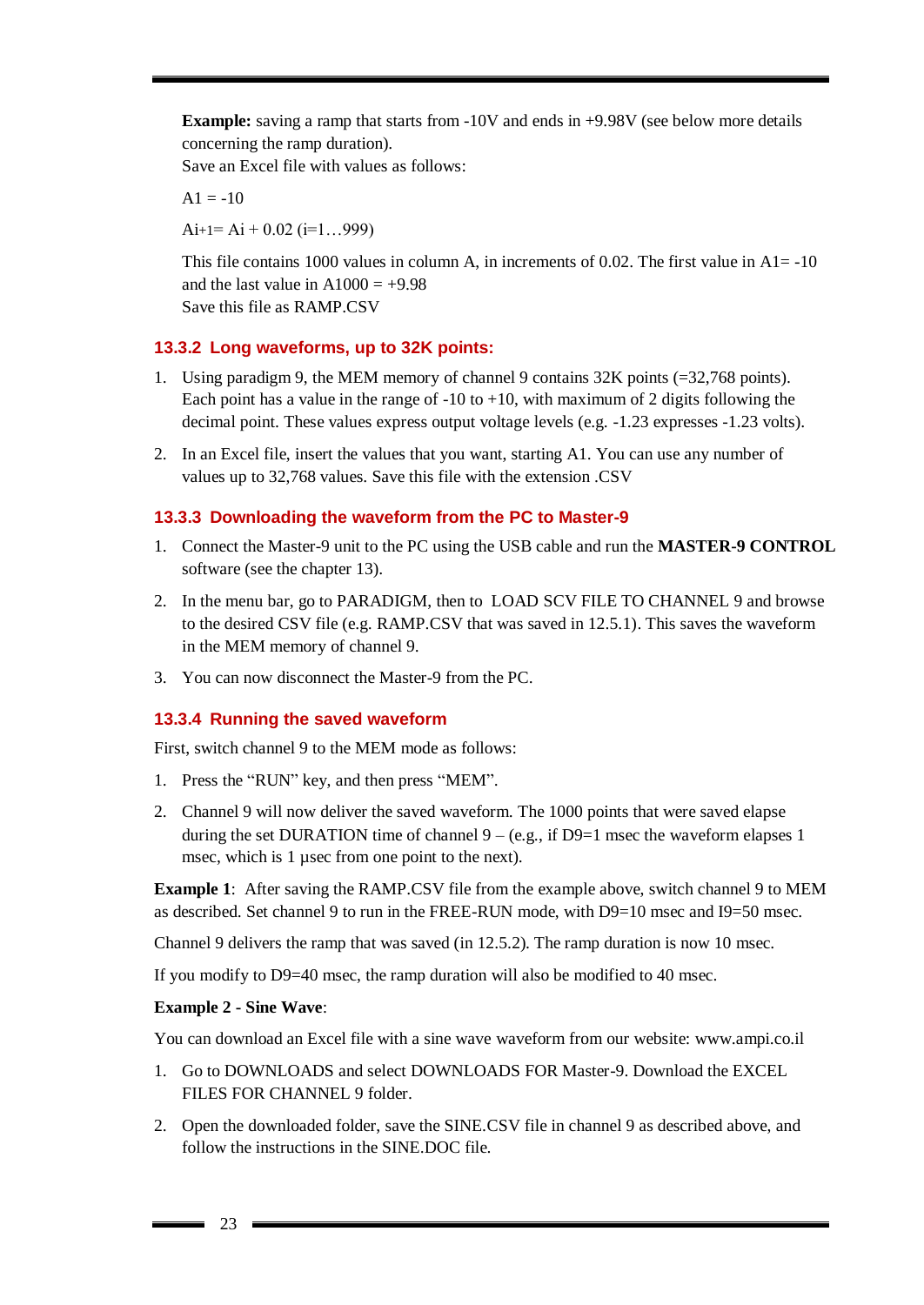### **13.3.5 Running the long waveform (paradigm 9)**

In case that you use paradigm 9 (the Excel file contains up to 32K points), the points that were saved elapse during the set DURATION time of channel 9 (D9).

In the case of paradigm 9, the minimal time resolution from one point to the next point is 5 µsec.

#### **Example 3 – Long Waveforms**:

If you saved a waveform using all 32K points, and you set D9=163.8 msec you get a waveform with duration of 163.8 msec with time resolution of 5 µsec from one point to the next point (total 32K points). If you change now to  $D9 = 327.6$  the resolution will be 10 usec from one point to the next one.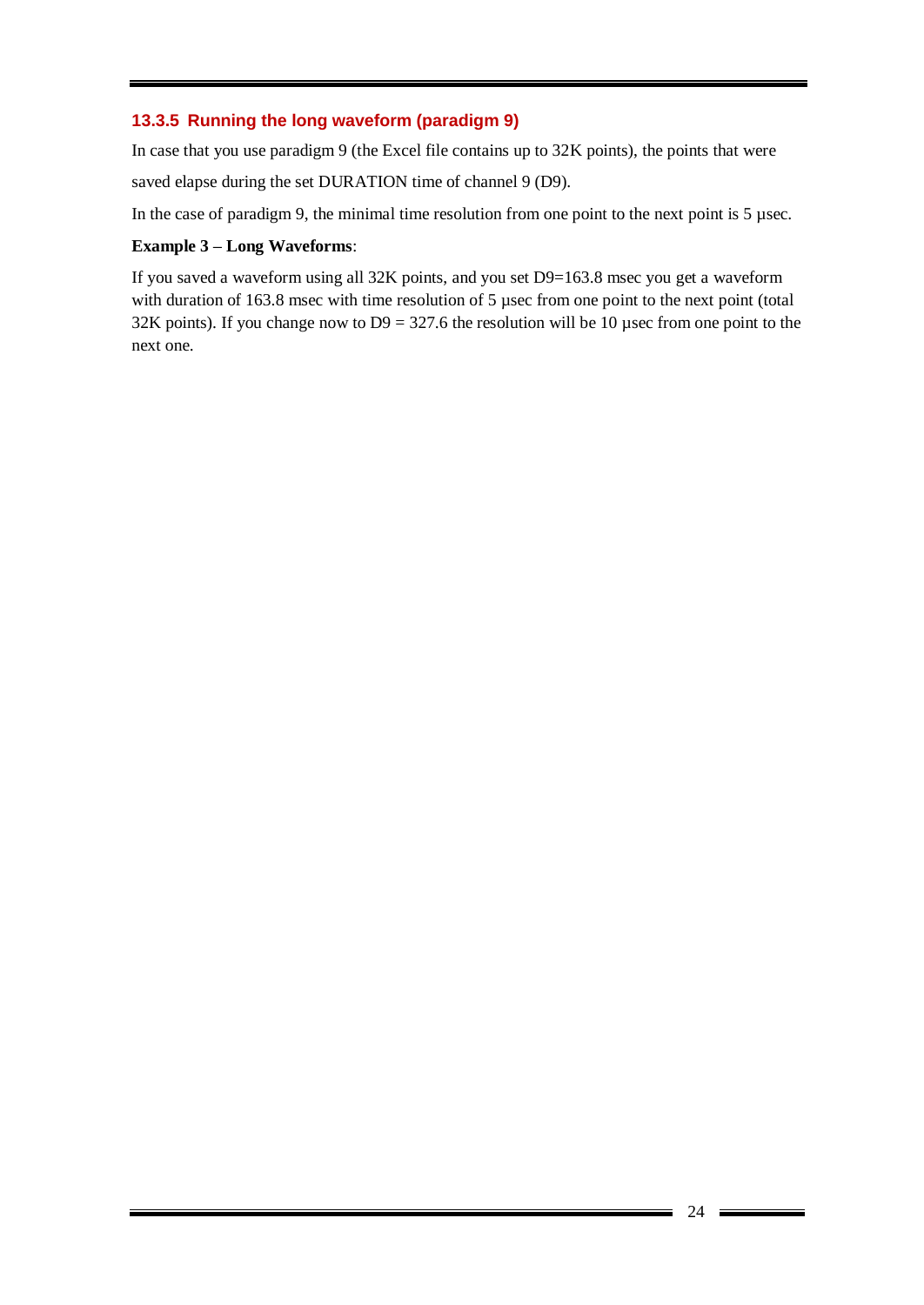### **13.4 Record and deliver a waveform from an external source**

#### <span id="page-24-1"></span><span id="page-24-0"></span>**13.4.1 Record a waveform from an external source**

Channel 9 can record input waveforms from an external source via the IN9 input. There is no need to connect the Master-9 to a PC.

Prior to delivering the waveform, the external source will deliver a trigger pulse. Connect this trigger pulse to the IN1 (or IN2 or IN3) trigger input.

For the following, please display channel 9 on the touch screen of Master-9 (see chapter 9).

- 1. Set channels 1 and 9 to the TRIG mode, and in the connection table connect channel 1 to trigger channel 9.
- 2. Now channel 9 is in the RUN mode (default) and the output of channel 9 delivers the captured input that exists in the IN9 input during the duration time of channel 9 (with a constant delay of 6 µsec). The channel also stores the last captured input in a temporary memory, but not in the fixed memory - MEM.
- 3. Connect the output of channel 9 to an oscilloscope and set the delay time and the duration time of channel 9 so that the timing of D9 (duration time of channel 9) will overlap the external waveform appearance.
- 4. The V key of channel 9 (V9) is NOT the voltage output as in the case of the other channels. **V9 is the Voltage multiplicative factor: Vout = V9 X Vin**.

Example: If you want the output to be inverted and the output amplitude to be equal to 0.5 of the input amplitude, set  $V9 = -0.5$ .

 **Note**: The temporary memory (and the MEM memory) of channel 9 contains 1000 points. Channel 9 samples the input on these 1000 points, with interval time between one point and the next equal to D9/1000.

**Example**: You have a source of a sine wave, and you want to capture a waveform that is just the first 50 msec of this sine wave. In order to do this, you will apply the sine wave to the IN 9 input, set channel 9 to the TRIG mode with D9=50 msec, and trigger channel 9 (you can externally trigger channel 1, 2, or 3 that will internally trigger channel 9) at the start of the sine wave. Set channel 9 to the RUN mode.

OUT 9 will now deliver the first 50 msec of the sine wave.

#### <span id="page-24-2"></span>**13.4.2 The SAVE key**

In order to store the last waveform, press the "SAVE" key while in RUN mode. OUT 9 will keep following the IN 9 inputs, but only the last **saved** waveform is stored in the MEM memory. This way you save a waveform, but can still choose a better waveform (e.g. action potential) to save.

#### <span id="page-24-3"></span>**13.4.3 Replay the saved waveform**

First, switch channel 9 to the MEM mode as follows:

- 1. Press the "RUN" key, and then press "MEM".
- 2. Channel 9 will now deliver the saved waveform and disregard the IN 9 input. The saved waveform can be replayed in all operational modes – FREE-RUN, TRIG, TRAIN, and TWIN.
- 3. You may disconnect the source of the external waveform.

 $\equiv$  25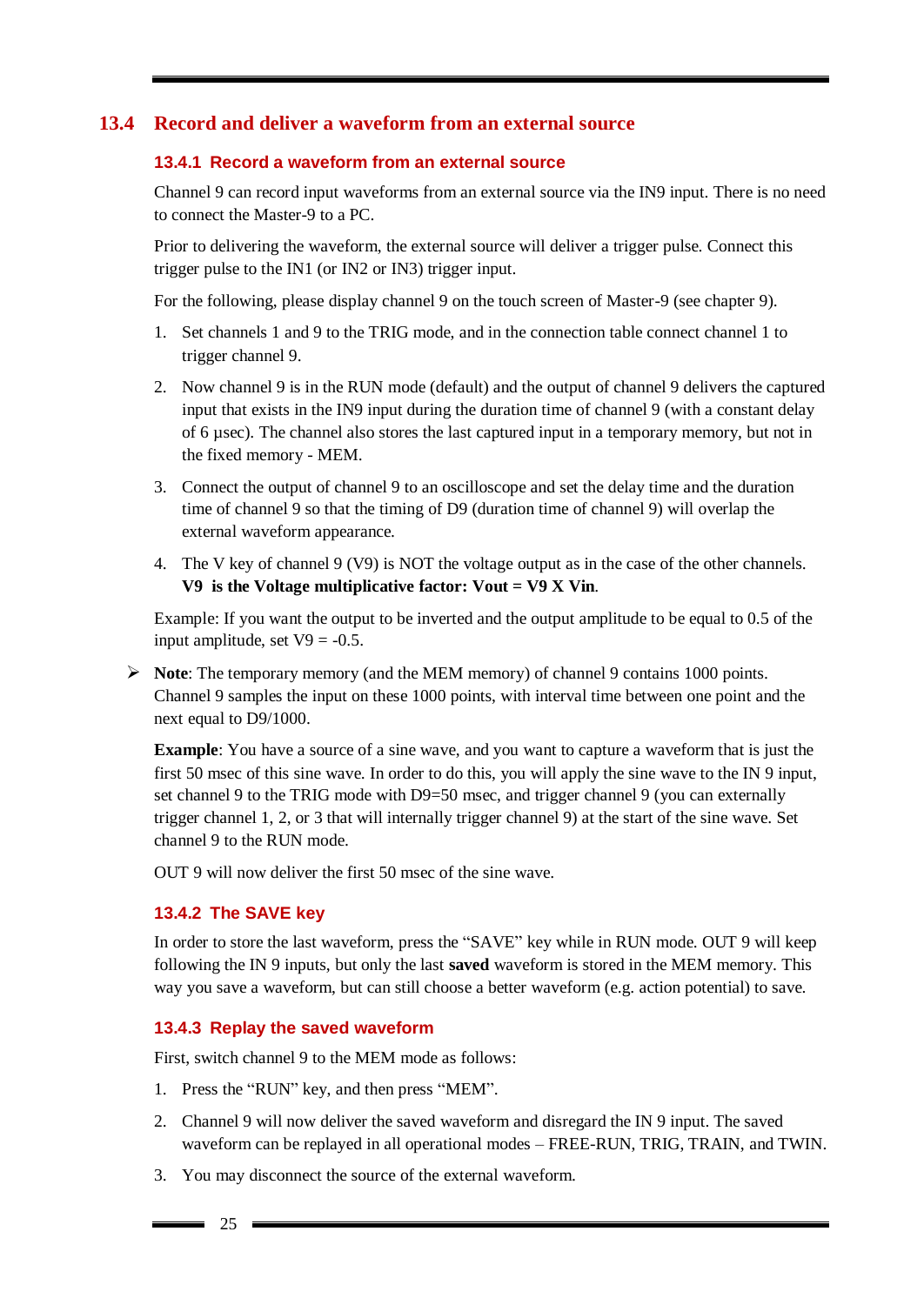# <span id="page-25-0"></span>**14 Communication with a PC**

**Master-9** can operate as a standalone unit via its touchscreen. In addition it can communicate with a PC using the **MASTER-9 CONTROL** and **Master-9 SDK** software.

You can also download new versions for the Master-9 unit (firmware upgrades) from our website, and upgrade your **Master-9** to the newer version.

Please visit our website: [www.ampi.co.il.](http://www.ampi.co.il/)

You can download the following files and folders (free of charge):

- 1. **Master-9 USB -** The first time you use the USB port, the USB driver for windows must be installed. If the PC requests a file, browse to the Master-9 USB folder.
- 2. **MASTER-9 CONTROL** Using the **MASTER-9 CONTROL** Software you can see and modify all the parameters directly from your PC monitor. Another powerful feature of this software is the Scheduler. You can set a list of events that you want to happen at scheduled times such as triggering channels, switching paradigms, modifying time parameters, etc.
- 3. **Master-9 SDK (Software Development Kit)** Now you can also program and control your experiment from within your own application or software (LabView, Matlab, VBScript, etc.), using our new **Master-9 SDK**. Using the **Master-9 SDK** you can easily access all instructions of Master-9 in real-time in your application or software. This way you have a real-time feedback to/from your preparation.
- 4. **Upgrades** Master-9 can be upgraded at any time with our firmware upgrades. From time to time, be sure to check our website for new upgrades. You will be able to download them and upgrade your Master-9.
- 5. **Excel files for Channel 9** you can download examples of waveforms (like sine wave) for channel 9.